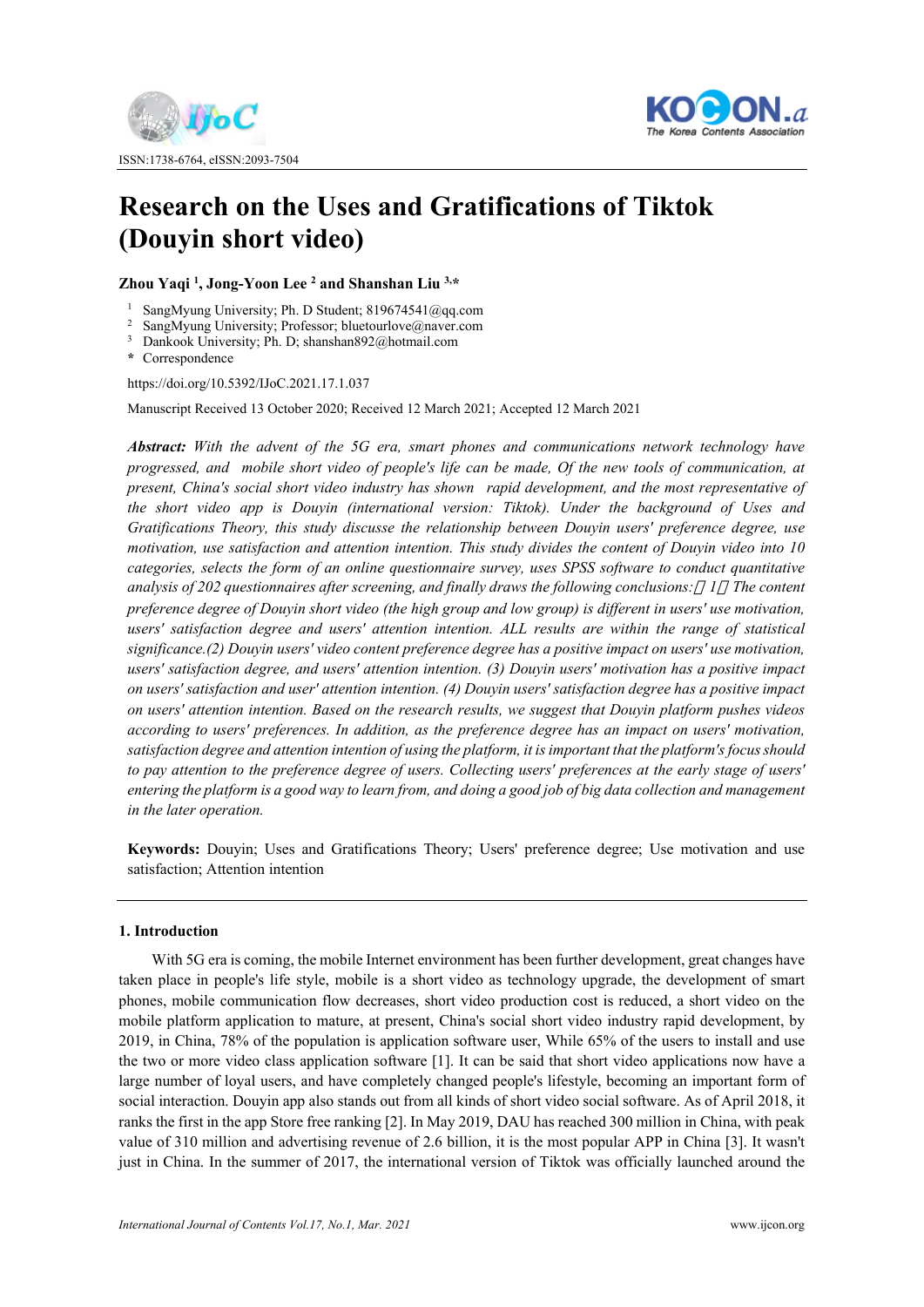world and received a lot of attention. As of June 2018, Tiktok's global monthly active population has exceeded 500 million, surpassing Twitter and about half of Instagram [4].

Facing the current situation of short video application, it is necessary to analyze users' behavior and psychology, and understand users' needs and behaviors through uses and gratifications theories.

By comparing the previous studies, it is found that most studies on Douyin in China focus on qualitative research, and most researchers simply analyze the communication content, communication mode and characteristics, and future development of Douyin short video app. Such as [4]This study introduces the operation characteristics of Douyin APP, the topicality of video transmission content, and the mode of transmission ("viral spread ") [3]This paper studies how Douyin satisfies users' needs: capturing fragmented time, young people's curiosity, grasping the public's thirst for knowledge, and the audience's satisfaction of expressing themselves. The advantages of Douyin platform are also analyzed. [5] analyzed the reasons for the rapid development of Douyin:simple operation, satisfying the psychology of the current audience, effectively displaying the audience's talent, and driving the e-commerce economy. Suggestions for Douyin's future development are put forward as follows: accurate user positioning, more three-dimensional communication, enhanced user stickiness, attention to entertainment elements of content, etc. Some studies use Uses and Gratifications Theory, which mostly just analyzes the use motivations of Douyin users, but no further studies are made.

The quantitative research of Douyin mainly focuses on users' use motivation, use satisfaction and focus intention, but rarely involves the relationship between users' preference for Douyin video content and use motivation, use satisfaction and focus intention. For example: [6] Research is to observe the purpose of the sustainability of the use of short video applications intended impact factors, research results indicate that: personal innovative use of beam has a certain impact on the application; The motivation for entertainment also has an impact on usage; Subjective norms have a positive effect on usage (subjective norms are influences given by family and friends, such as recommended usage).

Therefore, this study hopes to further make up for the deficiencies of previous studies by classifying the content of Douyin audio and video. This study will take Douyin APP as an example and Take Chinese users as the research object. Through questionnaire survey and combined with the analysis results of SPSS software, this study will investigate the relationship between users' preference degree for Douyin video content, use motivation, use satisfaction and attention intention. Thus, an objective analysis is given from the perspective of users and short video application platform. This research can make the platform better perfect programs and improve user experience. At the same time, it can also be a reference for other short video platforms.

## **2. Theoretical background and literature review**

#### 2.1 Uses and Gratifications Theory

In 1974, E. Katz put forward "use and satisfaction" and proposed that audiences use media to satisfy themselves. In the field of communication, scholars started to study how audiences use media [7].

However, Uses and Gratifications Theory is also formed after long-term development: first, in other media effect study, found that the mass media audience the motivation and the choice of mode of these studies, each a list of some specific content or the role of the media itself, that is to say, this period, the researchers pay more attention to "the media do to people?" After that, research focus based on social psychological models and audiences was generated, Uses and Gratifications Theory was gradually formed. Since the 1950s, researchers and psychologists conducted interdisciplinary studies and a large number of studies about the interaction between human beings and media. In the 1970s, researchers focused on the motivations of audiences and suggested that media utilizations were used to meet social and psychological needs, which led to criticism from other mass communication scholars. According to Uses and Gratifications Theory, its conceptual framework is vague, lacking precision and confusing interpretation. Audiences' views about media content are not taken into account. However, researchers such as Katz went on to conduct research, using a comprehensive social and psychological questionnaire, showing that audiences can be satisfied through access to mass media [8].

The theory of "Uses and Gratifications Theory" opens up a new way of research. Emphasizing "what people do with media" [9], Various studies using this theory have found it to be effective in understanding consumers' motivations and concerns for using a variety of media, such as radio, television and electronic of individuals in the use of mass media by focusing on how people use them. Katz et al. (1974) put forward the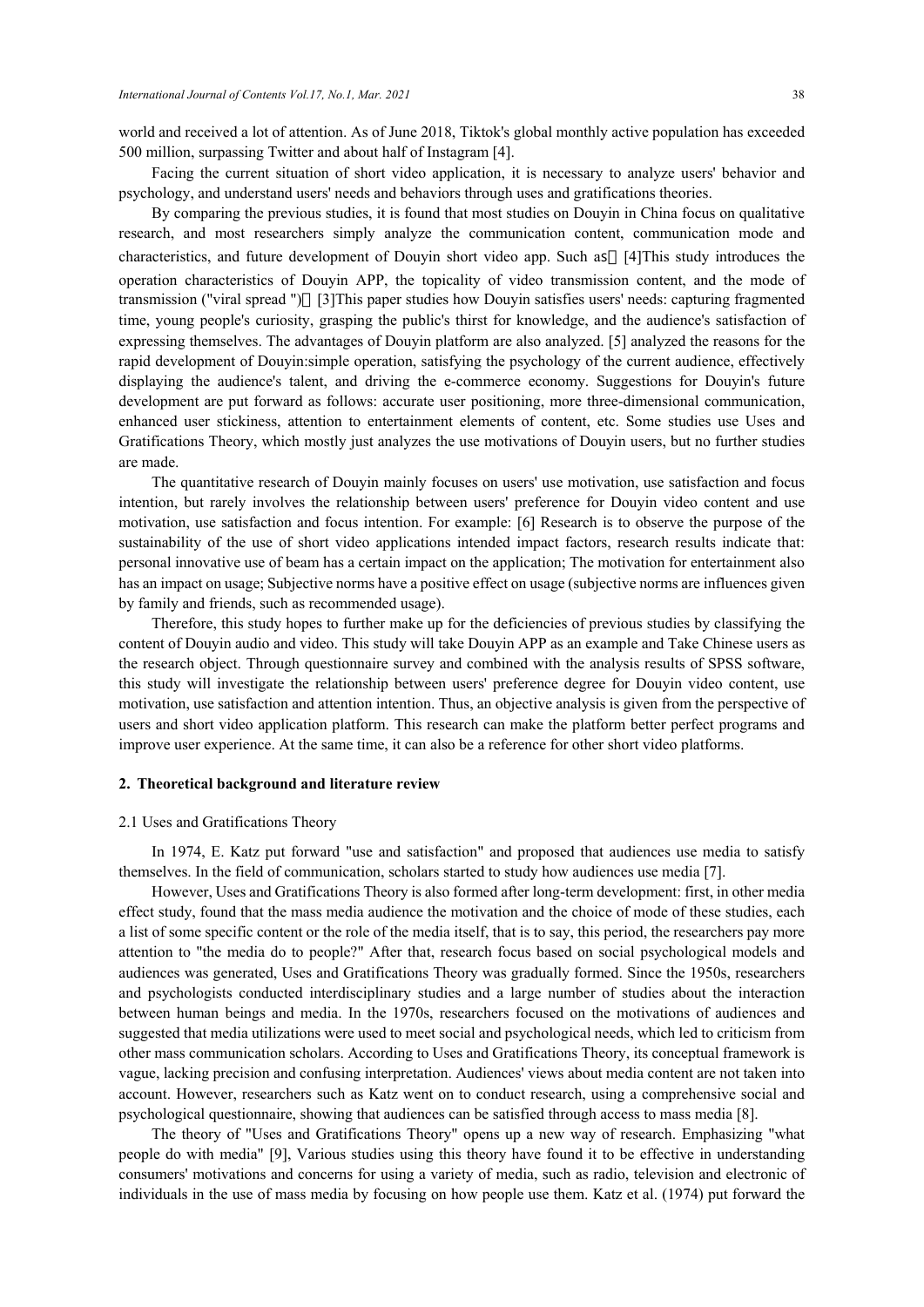basic hypothesis of the use and satisfaction method. First of all, the audience is positive, so the use of mass media is targeted. Second, audiences make positive choices based on their previous experiences with the media. Thirdly, the choice and use of media are purposeful and active. People take the initiative to meet their own needs and desires when choosing and using communication tools. Fourth, media compete with other sources of demand fulfillment. Finally, the value judgment of the cultural significance of mass communication should be suspended, while the audience orientation should be discussed according to their own situation [10]. That is to say, the previous research results mainly from the perspective of communicators or the media, examine whether the media has reached the expected purpose or what is the impact on the audience, while "Uses and Gratifications Theory " research from the angle of the audience, through the analysis of the audience's media contact motivation, and understand what needs these contacts meet the audience, to investigate the psychological and behavioral effects of mass communication brought to people.

In fact, since its emergence, this theory has become a powerful tool for studying media phenomenon. Many scholars have applied this theory to study mass media, video, film, Internet and other media [11]. Through sorting out the previous research, we selected the more representative ones and carried out the following sorting.

**Table 1**. previous research 1

| <b>Previous Research Contents</b>                                                                                                                                                                                                                                                                                                                                                                                                                                                                                                                                                                                                                                                                                                                                                                                           | Reference                                       |
|-----------------------------------------------------------------------------------------------------------------------------------------------------------------------------------------------------------------------------------------------------------------------------------------------------------------------------------------------------------------------------------------------------------------------------------------------------------------------------------------------------------------------------------------------------------------------------------------------------------------------------------------------------------------------------------------------------------------------------------------------------------------------------------------------------------------------------|-------------------------------------------------|
| Uses and Gratifications Theory is the theoretical basis for making sophisticated software of<br>mobile media clients in China. From the perspective of the audience, to be satisfied is the first<br>condition for the audience to accept all kinds of media. However, Douyin app always keeps<br>close contact with the audience, introduces the audience's opinions into the product creativity<br>link, and improves the product according to the audience's opinions. In the process of use, these<br>data will be collected after shooting, uploading, forwarding, "give a like" and commenting,<br>and personalized content will be pushed to the audience to guide the audience into the next<br>cycle and continuously give the audience satisfaction                                                               | Z.Q.<br>Zhong<br>(2020)<br>$[12]$               |
| Use Uses and Gratifications Theory as the theoretical basis and channel to further understand<br>consumers' attitude and intention of using the Internet as a shopping channel. In order to reveal<br>how consumers form their attitudes and intentions of online shopping, the research results show<br>that consumers' willingness of online shopping is determined by their attitudes towards online<br>shopping. In addition, the results emphasize that because consumers need an entertaining,<br>informative, and non-stimulating online shopping experience, online shopping sites are<br>creating an enabling shopping environment, such as providing great entertainment and<br>information.                                                                                                                      | W.M. Lim,<br>and<br>D.H.Ting<br>(2012)<br>[10]  |
| College study and redefined "Vlog/ASMR/Muk - bang", the video content is "to meet the<br>requirements of video content", and from the use and satisfaction, motivation and demographic<br>characteristics of the audience, the five directions and individualism are defined. The<br>correlation between collectivism and audience satisfaction is investigated. The results of this<br>quantitative study are: age, income level, and collectivism influence consumers' choice of<br>video content types. It also found that motivations for watching video content include five<br>factors: self-evaluation and promotion, sensory stimulation and relaxation, entertainment and<br>escape, killing time, and following trends. Moreover, each use motive affects the audience's<br>viewing satisfaction in various ways. | M.J.Kang,<br>and<br>C.H.Cho<br>(2020)<br>$[13]$ |

From the previous studies, we can see that Uses and Gratifications Theory is a powerful tool to study media phenomena. Therefore, Douyin app, the theme of this study, needs to use Uses and Gratifications Theory. In addition, from the previous study, combined with the research direction of this paper, we can see that the variation of this study focuses on Douyin users' preference degree for video content; Motivation of Douyin users; Satisfaction degree of Douyin users; Douyin users focus on four categories of intent. To this end, the following research contents are set out in this study:

## **Research question:**

RQ1: According to different Douyin themes, how many types of preferences degree can be divided? RQ2: What kinds of motivation can be classified into for Douyin users?

## **Assumptions:**

H1: Douyin users' video content preference degree has a positive impact on users' use motivation.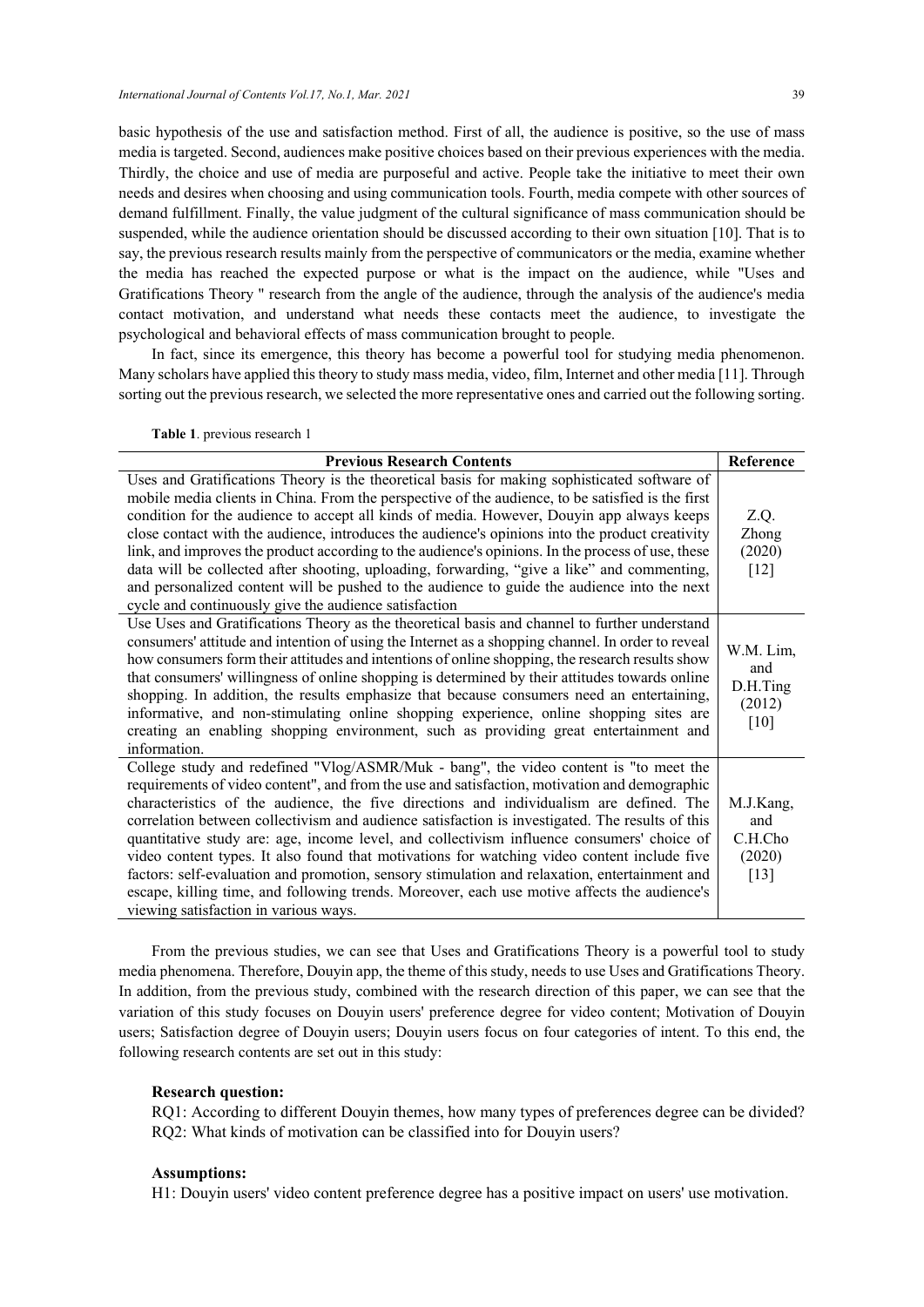H2: Douyin users' preference degree of video content has a positive impact on users' satisfaction degree.

H3: Douyin users' video content preference degree has a positive impact on users' attention intention.

H4: Douyin users' motivation has a positive impact on users' satisfaction.

H5: The motivation of Douyin users has a positive impact on the user's attention intention.

H6: Satisfaction of Douyin users has a positive impact on users' attention intention.

For a more intuitive understanding, the following figure is the model diagram of this research:



**Figure 1**. Research model

#### 2.2 Short video application

Short video application, mainly because of the media environment has changed, newspapers, radio, television and other has the characteristics of information transfer unilaterally, but with the change of network environment, the progress of mobile communication, makes great changes have taken place in the media environment, people begin to use a variety of information tools and channels. However, with the development of smart phones, people are not satisfied with the information sharing method of text and photos, and gradually change to using video to express information.

Short video application is the most suitable for mobile communication application software. It provides users with video photography (30 seconds) and editing services, more than the general photography tools have convenient image editing and free modification and other functions. In addition, short video applications can connect to social networks and share videos made by users immediately after they are uploaded. As soon as it came out, it won the love of users. In this context, short video apps around the world began to emerge. Short video apps in the United States, such as Instagram, Facebook, vine, Snapchat, etc [6], and Chinese "MiaoPai", "MeiPai", "Kuaishou" and "Douyin" have also been recognized by the audience [14]. From the perspective of China, after market polishing and user primitive accumulation, the short video industry ushered in the spring of blooming flowers from 2015 to 2018. Each big platform finds accurate positioning in succession, quick hand advocate push grass root original culture, second hi take sports video as the direction of production. In the development process of the hundred schools of thought contend, Douyin develops the most rapidly [3].

#### 2.3 Douyin short video application

Douyin App is A short video application of social software, on September 26, 2016, was originally called A - me short video music community, on December 10th, 2016, officially changed its name to "Douyin short video and replace" logo, through Douyin short video App, users can share their life, at the same time also can undertake social in the App, understand all kinds of weird stories. With The slogan "Douyin, record a better life", in 2016 and China website "iQIYI" exclusive cooperation, "The Rap of China" market share rising rapidly after fire, in March 2016 in The Chinese market research iresearch net (" Ai media consultant ") published The Chinese short video industry research report shows that Douyin App row after quickly and take The third state of [6]. During the Spring Festival in 2018, Douyin invited a number of traffic bigs to enter the platform and promoted the fermentation of "Haidilao New Food method" and other hot videos, attracting a large number of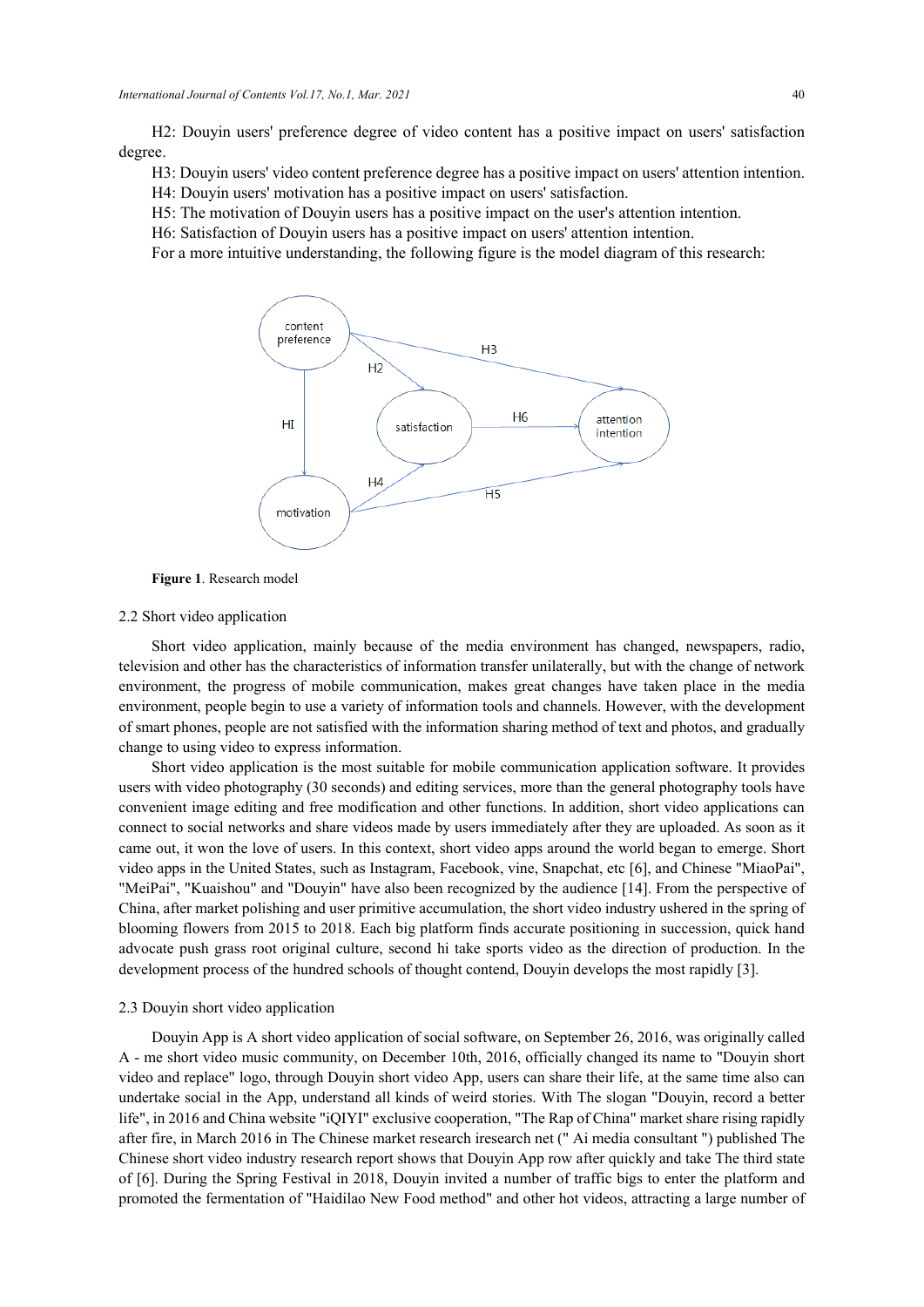new users. With good product experience, Douyin experienced explosive growth in less than 3 years [15], in May of 2019, China's domestic DAU around300 million, a peak of 310 million, advertising revenue of about 2.6 billion orso, Douyin became the most popular APP in China [3]. Of course, Douyin app also provides services overseas. In August 2017, the overseas version of Douyin, called Tiktok, launched. In the first quarter of 2018, it downloaded 45.8 million times from app stores worldwide, topping YouTube and Facebook. With about 150 million daily users, Tiktok enjoys huge popularity around the world [6].

According to previous studies, the most successful feature of Douyin is that the operation of Douyin short video App is very simple. Even if it is not a professional image editing program, users can easily create images by inserting background music or various special effects they want [6]. Douyin App is easy to operate and lowers the threshold for entry. When you first touch Douyin App, you can also get great fun from Douyin short video App, meet people's needs, and bring people a strong visual and auditory experience [5].

The second is Douyin's user experience. Y.R. Qian (2018) called Douyin a "viral spread", mainly through Douyin's popular music and various magic effects, as well as simple and easy-to-learn video content, such as dance or parody, to quickly form visual and auditory stimulation for the audience and attract users. And users will conduct a new round of imitation and re-production, so as to form a circular process. In addition, Douyin also has a strong social function: invite friends, comment and private message interaction, "give a like", forwarding and sharing. This interaction leads to more communication between the producer and the receiver, leading to the viral spread of Douyin [16]. S.R. Wang (2019) calls Douyin communication as immersive communication. Immersive communication refers to virtual reality becoming a communication medium that transcends popular media such as movies, TV and the Internet and enables communication across time and space. Users can not feel the physical environment they are in and have a strong sense of integration into the virtual space. When the user enters the Douyin app, system will directly to recommend a video, and as the default playback, basic no reaction time, the user will be attracted, then fall the next video, Douyin interface is very simple, all operations are simplified, slip, slide, or double click on the "give a like", simple design purpose and focus on the user's attention. So that users unconsciously immersed in the Douyin [17].

The quantitative research of Douyin mainly focuses on users' use motivation, use satisfaction and focus intention, but rarely involves the relationship between users' preference for Douyin video content and use motivation, use satisfaction and focus intention. For example: [6] Research is to observe the purpose of the sustainability of the use of short video applications intended impact factors, research results indicate that: personal innovative use of beam has a certain impact on the application; The motivation for entertainment also has an impact on usage; Subjective norms have a positive effect on usage (subjective norms are influences given by family and friends, such as recommended usage).[18] Study attempts to find out from the perspective of the user satisfaction and continued use of short video applications intentions, the study found that in six use of motivation, the pursuit of entertainment, self-efficacy and social impact has a positive influence on perceived availability, and self-expression has a negative effect on perceived ease of use. That is, users who present themselves in a short video application find it difficult to use the application. In addition, people who use short video apps to enjoy entertainment, get information or be influenced by those around them highly appreciate the usefulness of the app. Furthermore, the usability and usability of short videos have a positive impact on satisfaction. Feelings of usefulness and satisfaction had a positive effect on the intention to continue using.[19] Studied Chinese users of Tiktok to understand how users' satisfaction with the features of the video application would affect the application's continuous use intention. In addition, which factors in the features of video app have a greater impact on the intention of continuous use is taken into account. Informative, entertaining, aesthetic, and empathic all had a positive impact on the intent to continue using an application, and commonality had the highest impact.

#### **3. Materials and Methods**

# 3.1 Research design

In order to achieve the research purpose, this study will adopt the research method combining literature research and empirical research. Firstly, through literature research, the definition and current development status of short video application will be clarified and the application of Douyin short video will be introduced in detail. Explain in detail the concept of Uses and Gratifications Theory. Secondly, empirical research will develop a questionnaire based on literature research, and then issue questionnaires to Chinese Douyin users by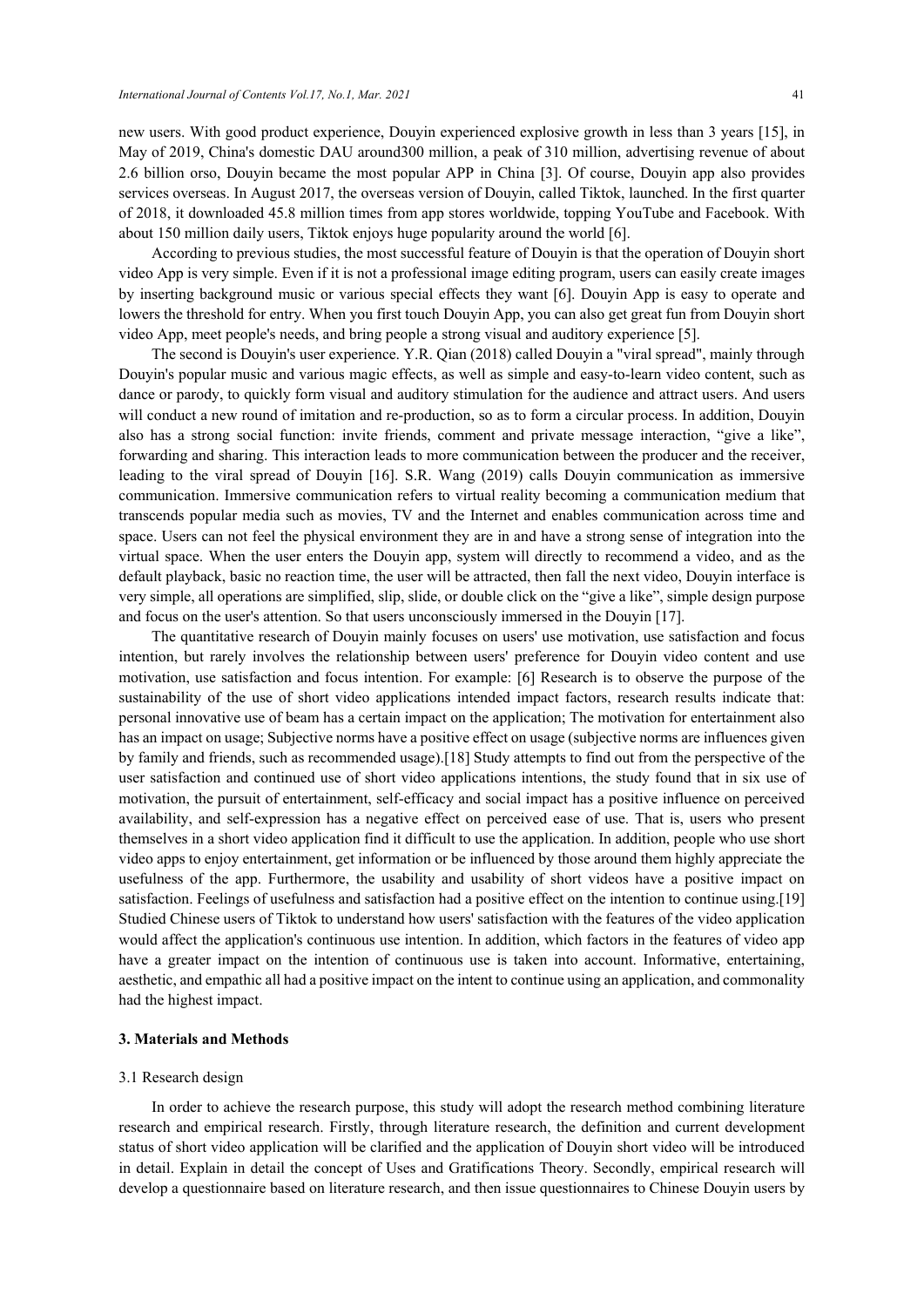using the special platform of Internet questionnaire survey, "Questionnaire Star", and finally conduct empirical analysis by using SPSS.

#### 3.2 Selection of variances

3.2.1 Survey Objects and Material Collection

**Table 2**. previous research 2

| <b>Previous Research Contents</b>                                                                                                                                                                                                                                                                                                                                                                                                                                | Reference                             |
|------------------------------------------------------------------------------------------------------------------------------------------------------------------------------------------------------------------------------------------------------------------------------------------------------------------------------------------------------------------------------------------------------------------------------------------------------------------|---------------------------------------|
| 151 smart phone users, has carried on the questionnaire survey, through the network in the<br>recovery of 151 questionnaires, 86 men $(57%)$ and 65 women $(43%)$ . The topics also covered<br>are age, educational background (High school, University, Postgraduate, PHD), occupation<br>(corporate staff in general enterprises and institutions, university students, civil servants and<br>teachers, etc.) and income level                                 | S.Y. Han,<br>et al.<br>(2011)<br>[20] |
| There were 81males (38.76%) and 128 females (61.24%). In terms of age distribution, 127<br>were in their 20s (30.77%), 51 were in their 30s (24.4%) and 3 were over 40 (4.44%).                                                                                                                                                                                                                                                                                  | F. Zhao<br>(2018)<br>[21]             |
| 269 valid responses to be used in the final analysis. According to the demographic<br>characteristics of the respondents, 111 males $(41.3%)$ and 158 females $(58.7%)$ were surveyed<br>by gender, age and educational background. The mean age was 26.02 years (standard deviation<br>$=4.536$ years), with a minimum of 12 years and a maximum of 50 years. A total of<br>229 participants were in their 20s, accounting for 85.1% of the total participants. | Q.Z. XU<br>(2018)<br>[18]             |
| What is your gender? What's your age? What is your educational background? What is your<br>occupation?                                                                                                                                                                                                                                                                                                                                                           | Y.J. Li<br>(2019)<br>[22]             |

To sum up it can be seen that the age of the participants in the questionnaire is mainly in their 20s. Therefore, it can be seen from the above that after the questionnaire is issued, the number of valid questionnaires collected is 200-300, and the age group participating in the sample survey is basically distributed in 20-30 years old, regardless of occupation and education background. Therefore, this research plans to use The professional questionnaire platform in China - WenJuanXing to conduct online questionnaire survey, and issue 300 questionnaires. The target population of the sample selected is 15-35 years old Chinese people. There is no restriction on occupation and education. The questions of this study are: What is your gender? What's your age? What is your educational background? What is your occupation? How long do you use Douyin each time?

3.2.2 Douyin content and theme classification and audience preference degree

In order to understand the audience's preference degree for Douyin video content, we first need to classify the current Douyin video content.

| <b>Previous Research Contents</b>                                                                 | Reference |
|---------------------------------------------------------------------------------------------------|-----------|
| Selected the 200 short video, and "give a like" more than ten thousand, comments on the video     |           |
| content of more than one thousand classified as sample, is divided into four types: to see a      |           |
| better life, fun, and life skills. Among them, the videos of the good life category account for   | N. Li     |
| about 40%, the videos of the fun and interesting category account for about 32%, the videos of    | (2019)    |
| the curiosity category account for about 23%, and the rest are videos of the skills category. The | $[23]$    |
| more popular types can be further subdivided into emotions, high appearance, cute pets,           |           |
| positive energy, life skills and other types.                                                     |           |
| Analyzed the video content of Douyin on the basis of 600 short video samples collected in the     |           |
| morning, afternoon and evening of 20 days. The video content of Douyin was statistically          | Y.J.Li    |
| classified as appearance level, technology flow, music comedy, life and teaching. Among them,     | (2019)    |
| high face score accounted for 22.7%, technical stream 12.7%, music and funny music 35.3%,         | $[22]$    |
| life type $19.2\%$ , and teaching type $10.1\%$ .                                                 |           |
| Use Douyin database extract 300 video as sample data research, according to the mechanism         | L.Y. Yu   |
| of "give a like", sharing mechanism, reviews, and the characteristics of the video content        | (2019)    |
| classification, selection and "give a like", comments, sharing mechanism of three kinds of        | [24]      |

**Table 3**. previous research 2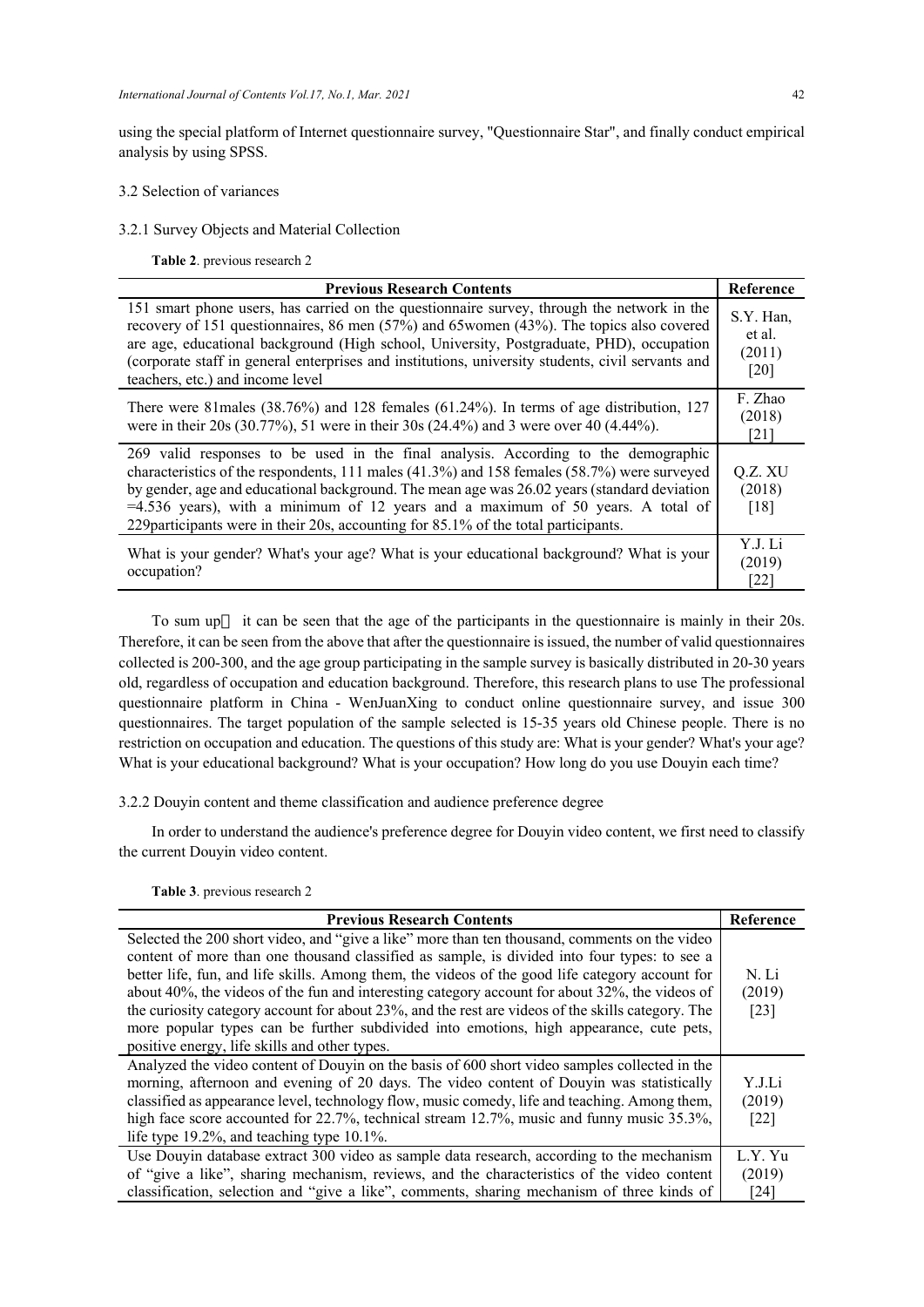interactive video type as sample, divided into funny video, KOL video Creative video, positive energy video.

To sum up, in this study, we can divide Douyin short video content into 10 categories. In order to further understand which kind of video content is more popular with users, the 7-point measurement method is adopted to conduct a questionnaire survey to investigate the audience's preference degree for content.

#### **Table 4**. previous research 2

| Categories based on video<br>content | <b>Measurement problems</b>                                                         |
|--------------------------------------|-------------------------------------------------------------------------------------|
| 1. Emotion category                  | 1. How do you feel about the emotional video in Douyin                              |
| 2. Music category                    | 2. How do you feel about the content of music videos in Douyin                      |
| 3. Funny fun category,               | 3. How do you feel about the funny and funny videos in Douyin                       |
| 4. Eating category                   | 4. How do you feel about the content of eating videos in Douyin                     |
| 5. High appearance category          | 5. How do you feel about the content of the video with high face score in<br>Douvin |
| 6. Cute pet category                 | 6. How do you feel about the content of cute pet videos in Douyin                   |
| 7. Positive energy category          | 7. How do you feel about the positive energy videos in Douyin                       |
| 8. Life skills category              | 8. How do you feel about the content of the life skills video in Douyin             |
| 9. Teaching category                 | 9. How do you feel about the content of the teaching video in Douyin                |
| 10. Advertisement web celebrity      | 10. How do you feel about the content of the web celebrity selling videos           |
| with goods category                  | in Douvin.                                                                          |

## 3.2.3 Motivation of Douyin users

The so-called "use motivation" generally refers to the user in order to meet their own expectations and needs. It can be defined as what to use for purposes, as well as the psychological needs and social needs of users to use media [18].

In this study, user motivation can be defined as: the purpose of Douyin users to use this application, that is, users use Douyin to meet their diversified needs.

Based on the results of previous studies, this study summarizes the current use motivation factors of Douyin, which can be roughly divided into emotional needs, cognitive needs, social needs, entertainment needs and business needs.

| Use of motivation                                                                                                              | <b>Measuring project</b>                                                                                                                                                                                                                                                         | Reference                 |
|--------------------------------------------------------------------------------------------------------------------------------|----------------------------------------------------------------------------------------------------------------------------------------------------------------------------------------------------------------------------------------------------------------------------------|---------------------------|
| Emotional needs: Self-<br>expression. Satisfy<br>individual expressive desire.<br>Achieve emotional<br>resonance, synesthesia. | 1. I can express myself and be recognized by others in<br>Douyin.<br>2. I can identify with some content in the Douyin video<br>when I watch it.<br>3. I can record my life in Douyin.                                                                                           | Q.Z. XU<br>$(2018)$ [18]  |
| Cognitive needs: to learn, to<br>know new knowledge, to be<br>curious.                                                         | 1. I can understand the knowledge that is not often talked<br><i>about in Douyin.</i><br>2. I can learn life tips from Douyin.<br>3. I can learn knowledge what I want to know and what I<br>am interested in Douyin.                                                            | Q.Z. XU<br>$(2018)$ [18]  |
| Social needs: There are<br>some hot topics on Douyin<br>that can promote social<br>interaction                                 | 1. I can know about hot topics and participate in Douyin,<br>discuss with friends.<br>2. I can forward, comment, "give a like" videos which I<br>like, and interact with others in Douyin.<br>3. I can upload my own video on Douyin and share it with<br>other social software. | F.Zhao (2018)<br>1211     |
| Entertainment needs: kill<br>time, change mood,<br>eliminate stress                                                            | 1. Using Douyin can help me change my mood, relax and<br><i>relieve stress/anxiety/tension.</i><br>Douyin can make me pass the boring time.<br>2<br>3. Using Douyin makes me feel happy.                                                                                         | Y.R. SUN<br>$(2019)$ [25] |

**Table 5**. Douyin user motivation measurement project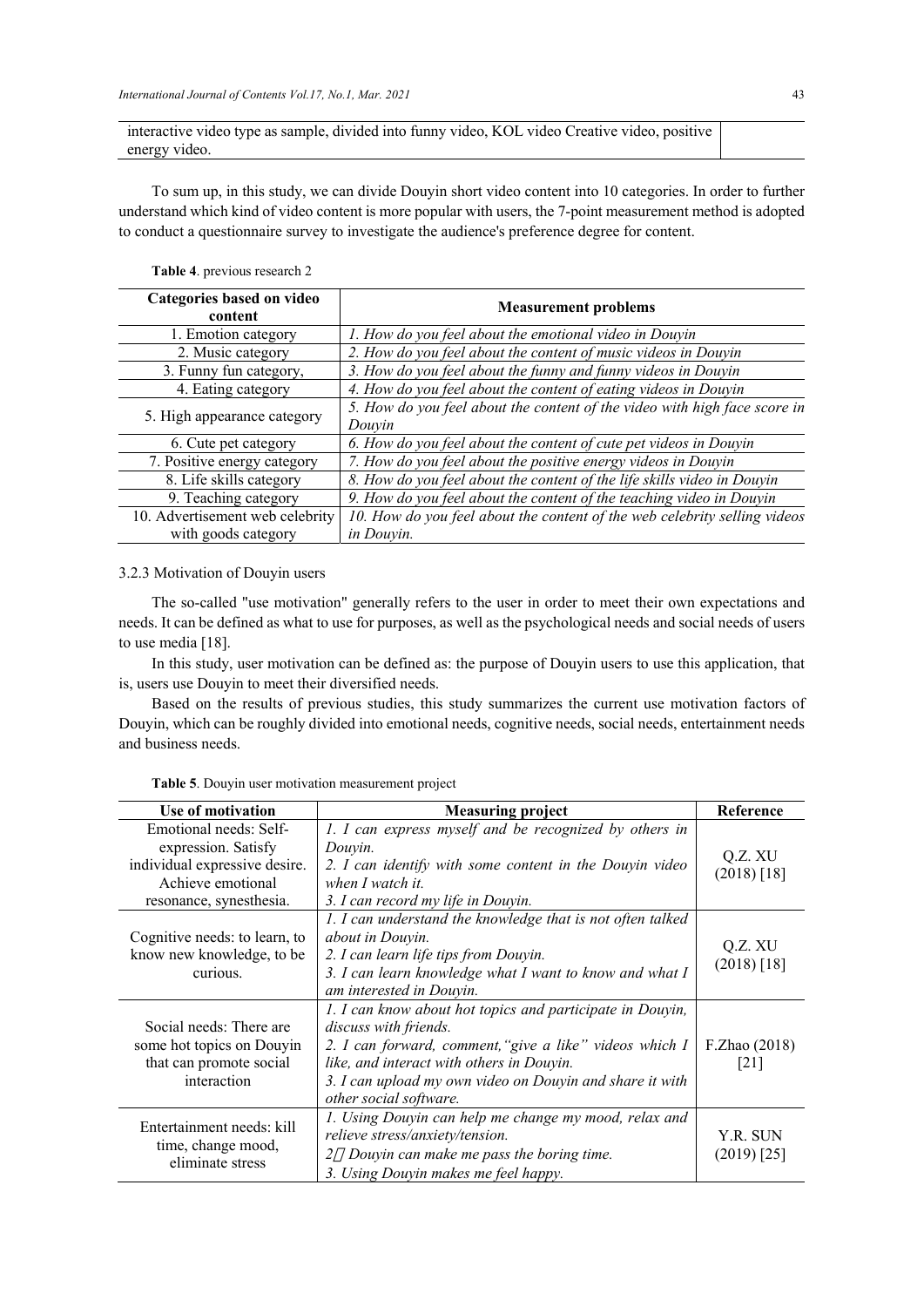| Business needs: Douyin can<br>provide a marketing<br>platform | 1. I can buy goods on Douyin<br>2. I can sell my products on Douyin.<br><i>I can use Douyin fans for advertising, sponsorship and</i><br>so on. | Y.J.Li (2019)<br>[22] |
|---------------------------------------------------------------|-------------------------------------------------------------------------------------------------------------------------------------------------|-----------------------|
|---------------------------------------------------------------|-------------------------------------------------------------------------------------------------------------------------------------------------|-----------------------|

The relationship between audience preference degree and motivation. In the research of Y.J. Han, J.Y. Ha 2019 through quantitative research, three types of factors (including media use motivation, users' personal preference and personal broadcast perception characteristics) were respectively analyzed by hierarchical regression in 6 content fields (news and information, hobbies, life information, Beauty and fashion, game and entertainment content). To understand how it affects single-person broadcast viewing in six content genres, the results of analysis show that all three factor groups have statistically significant effects on single-person broadcast viewing in six domains. In addition, the detailed variables affecting single broadcast viewing are also different in the six content areas, because the factors such as detailed motivation of use, personal inclination, and recognition of the reform characteristics of single broadcast vary with the content areas. Based on the two theories of uses and gratifications and communication of innovation, this study attempts to identify three main variables, namely, media use motivation, personal preference and perceived characteristics of personal broadcasting, as factors influencing personal broadcasting use [26].

The results show that three variables have statistically significant effects on personal broadcast usage in six different content types.

It's clear that "personal preference" has an impact on how users use media. And the greater the tendency, the greater the use of media. It has a positive impact.

In X.L. Wang (2019) the first study, analyses the reasons why the user to use Douyin, among them, the thought "can quickly find interested video" the most users, as high as 50%, followed by the rich ness of music, simple to use, quick sharing, etc., can prove that the user preference degree can affect the use of user motivation. And it's very important [14].

Therefore, we can know that there is an interactive relationship between users' preference degree for Douyin video content and motivation of Douyin users.

#### 3.2.4 Use satisfaction

The concept of satisfaction in the previous research is described as follows: "satisfaction" means "enough to excess", which means the customer's psychological perception of a particular good or service. Customer satisfaction refers to the satisfaction of an enterprise's products or services, which can bring profits to the enterprise, and most operators hope to improve customer satisfaction. On the other hand, understanding customer satisfaction can play an empirical role in the products and services provided by the enterprise [19].

In the previous research, Q.Z. Xu (2018) listed many viewpoint definitions in the previous research. Hunt (1977) defined satisfaction as the result of users' experience better than expected. Kotler (Kotler, 2000) defined it as a feeling of satisfaction or disappointment with the technology or service. This feeling is caused by the user's expectation before using the product or service compared with the perception after actually using the product or service. Among the studies on satisfaction, the most representative one is the "Expectation Disconfirmation-Theory" proposed by Oliver (1980). If the product is better than expected, the user is satisfied; if it is less than expected, the user is dissatisfied. Oliver divides customer satisfaction into three categories: negative disconfirmation of a product or service; Consider simple Confirmation; Better than expected (Positive disconfirmation). Satisfaction refers to the psychological state generated during the use of the user, which is an antecedent variable that has a strong influence on the continuous use intention of the relevant service [18]. Therefore, in this paper, use satisfaction refers to the psychological changes of users in the process of using Douyin.

The use satisfaction test in this study refers to the measurement items in the study of preemption: "I am satisfied with the functions of short video application such as sharing and editing.", " I am satisfied with the information provided by the short video app.", "I'm happy with my experience with short video apps." [18] Three questions were used.

At the same time, this research refers to the evaluation of audience satisfaction in M.J. Kang and C.H. Cho (2020): "Enjoy the content of Vlog/ASMR/ muk-bang", "only satisfied with the content of Vlog/ASMR/ mukbang", "Vlog/ASMR/ muk-bang makes me want to watch", "wish to watch more content of Vlog/ASMR/ mukbang", "want to recommend Vlog/ASMR/ muk-bang" [13].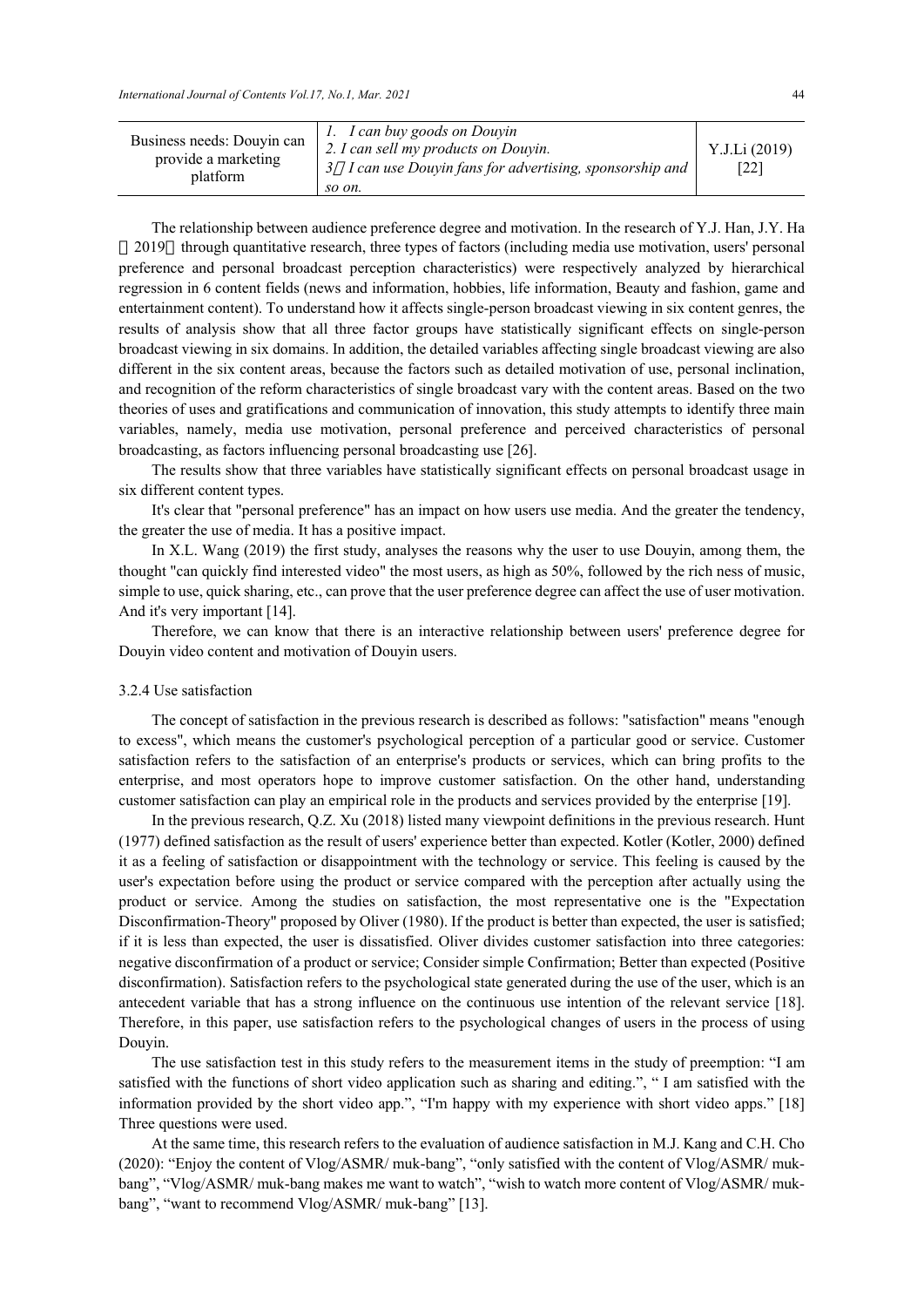The satisfaction evaluation question of this study is set as: 1. The use of Douyin (application sharing, editing and other functions) makes me satisfied. 2. Douyin's video content satisfies me. 3. I am satisfied with the information provided by Douyin.

#### 3.2.5 Attention intention

As for the understanding of intention, Y.R. Sun (2019) [25] explained in his research that intention is to "show the motivation of the person from the perspective of striving to carry out actions and consciously planning". Therefore, the concise definition of purchase intention is: purchase intention is to want to buy goods, the conscious plan of the individual. So in this study, attention intention is a kind of social interaction, which refers to the conscious behavior of individuals who want to perform attention.

In the previous study, Y.R. Sun (2019) [25] set the evaluation of purchase intention as: 1.After watching the advertisement of Douyin short video, I have the idea of buying the product in the advertisement. 2.After watching the advertisement of Douyin short video, I have a plan to buy the product in the advertisement. 3.Among similar products, I will give priority to the products advertised in Douyin short video.

Based on this, we modify the evaluation question of concern intention and set it as: 1.When using Douyin, I have the idea of shooting Douyin and editing and uploading it. 2.When using Douyin I will "give a like" and press the code to follow. 3.In similar short video applications, I will give priority to Douyin short video.

# **4. Results**

## 4.1 Characteristics of specimens

The questionnaire will be issued from May 14, 2020 to May 28, 2020. After a total of two weeks, and 304questionnaires were obtained. The untrusted data within 100 seconds were deleted, and 202 pieces of data were finally obtained. n=202

|                            |                            | Frequency      | $\frac{0}{0}$<br>The percentage |  |
|----------------------------|----------------------------|----------------|---------------------------------|--|
| Gender                     | Male                       | 61             | 30.2                            |  |
|                            | Female                     | 141            | 69.8                            |  |
|                            | Under the age of 18,       | 1              | 0.5                             |  |
|                            | At the age of $18$ to $24$ | 109            | 53.96                           |  |
| Age                        | $25 \text{ to } 30$        | 67             | 33.17                           |  |
|                            | 31-35 years old            | 8              | 3.96                            |  |
|                            | More than 35 years old     | 17             | 8.42                            |  |
|                            | Under the high school      | 14             | 6.93                            |  |
| Record of formal schooling | College                    | 21             | 10.4                            |  |
|                            | Undergraduate course       | 142            | 70.3                            |  |
|                            | <i>Master</i>              | 22             | 10.89                           |  |
|                            | Doctor                     | $\overline{3}$ | 1.49                            |  |
|                            | <b>Students</b>            | 112            | 55.45                           |  |
|                            | General office staff       | 53             | 26.24                           |  |
| Professional               | Civil servants             | 12             | 5.94                            |  |
|                            | The private owner          | 11             | 5.45                            |  |
|                            | Housewife                  | $\overline{4}$ | 1.98                            |  |
|                            | Unemployed                 | 10             | 4.95                            |  |
|                            | Within half an hour        | 77             | 38.12                           |  |
|                            | Half an hour to an hour    | 81             | 40.1                            |  |
| Duration of Douyin use     | An hour to two hours       | 23<br>11.39    |                                 |  |
|                            | More than two hours        | 21             | 10.4                            |  |
| Total                      |                            | 202            | 100                             |  |

**Table 6.** *Characteristics of specimens* 

4.2 Answer the research questions through factor analysis

Research Question 1: According to different Douyin themes, how many types of preferences degree can be divided?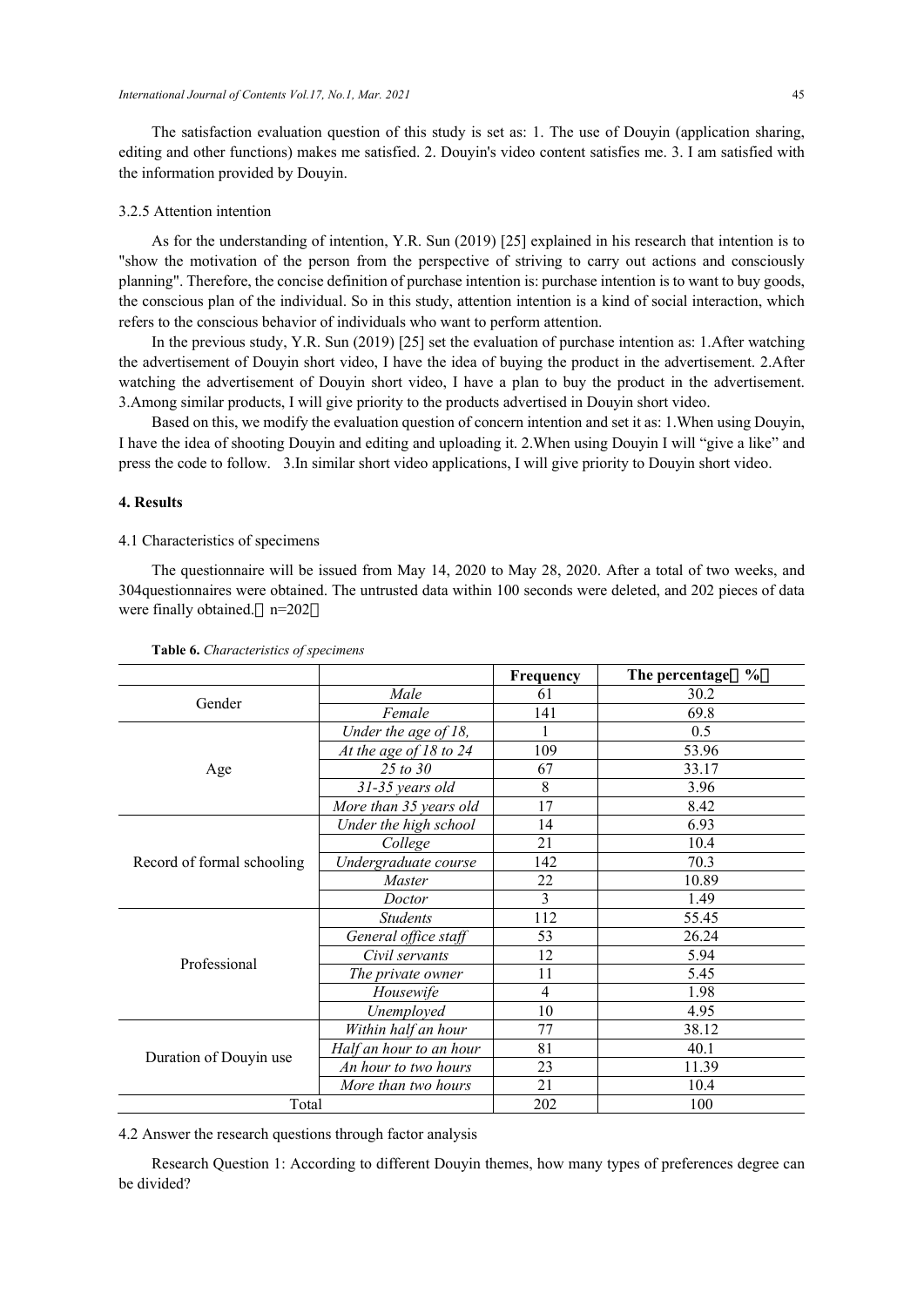| <b>Factors</b>                          | Questionnaire                                                                       | Factor<br>loading | Comm<br>unality | Eigen<br>value | Crob<br>ach's<br>alpha | KMO |
|-----------------------------------------|-------------------------------------------------------------------------------------|-------------------|-----------------|----------------|------------------------|-----|
|                                         | 8. How do you feel about the content of<br>the life skills video in Douyin          | .89               |                 |                |                        |     |
| Information<br>knowledge<br>acquisition | 9. How do you feel about the content of<br>the teaching video in Douyin             | .83               | 27.42<br>2.19   | .81            |                        |     |
|                                         | 7. How do you feel about the positive<br>energy videos in Douyin                    | .78               |                 |                |                        |     |
|                                         | 1. How do you feel about the emotional<br>video in Douvin                           | .76               |                 |                |                        | .75 |
| Leisure and<br>Entertainme<br>nt        | 2. How do you feel about the content of<br>music videos in Douyin                   | .75               | 24.50           | 1.96           | .65                    |     |
|                                         | 3. How do you feel about the funny and<br>funny videos in Douyin                    | .71               |                 |                |                        |     |
| Visual                                  | 6. How do you feel about the content of<br>cute pet videos in Douyin                | .88               |                 |                | .62                    |     |
| appreciation                            | 5. How do you feel about the content of<br>the video with high face score in Douyin | .67               | 16.23           | 1.30           |                        |     |

**Table 7**. *Preference degree types of Douyin users after factor analysis*

Therefore, through factor analysis, the factors were extracted and rotated using Varimax method, audiences' preferences for different themes of Douyin can be divided into 3 categories. According to their characteristics, they are named as information knowledge acquisition category, leisure entertainment category and visual appreciation category.

Research question 2: What kinds of motivation can be classified into for Douyin users?

| <b>Table 8</b> . Preference degree types of Douyin users after factor analysis |  |  |  |  |  |
|--------------------------------------------------------------------------------|--|--|--|--|--|
|--------------------------------------------------------------------------------|--|--|--|--|--|

| <b>Factors</b>                                      | Questionnaire                                                                                         | Factor<br>loading | Communa<br>lity | Eigen<br>value | Crob<br>ach's<br>alpha | KM<br>$\bf{0}$ |
|-----------------------------------------------------|-------------------------------------------------------------------------------------------------------|-------------------|-----------------|----------------|------------------------|----------------|
|                                                     | 10. Using Douyin can help me change<br>mood, relax<br>and<br>relieve<br>my<br>stress/anxiety/tension. | .82               |                 |                |                        |                |
| Leisure<br>and<br>social<br>needs                   | Douyin can make me pass the<br>II<br>boring time.                                                     | .81               |                 |                |                        |                |
|                                                     | 12. Using Douyin makes me feel<br>happy.                                                              | .78               |                 |                |                        |                |
|                                                     | 9. I can upload my own video on<br>26.65<br>Douyin and share it with other social<br>.64<br>software. |                   |                 | 3.73           | .89                    |                |
|                                                     | 8. I can forward, comment, "give a<br>like" videos I like, and interact with<br>others in Douvin.     | .64               |                 |                |                        | .88            |
|                                                     | 7. I can know about hot topics and<br>participate in Douyin, discuss with<br>friends.                 | .59               |                 |                |                        |                |
|                                                     | 5. I can learn life tips from Douyin                                                                  | .90               |                 |                |                        |                |
| Informati<br><sub>on</sub><br>acquisitio<br>n needs | 4. I can understand the knowledge<br>that is not often talked about in<br>Douvin.                     | .83               |                 |                |                        |                |
|                                                     | 6. I can learn knowledge what I want<br>to know and what I am interested in<br>Douyin.                | .81               | 25.82           | 3.62           | .87                    |                |
|                                                     | 2. I can identify with some content in<br>the Douyin video when I watch it.                           | .54               |                 |                |                        |                |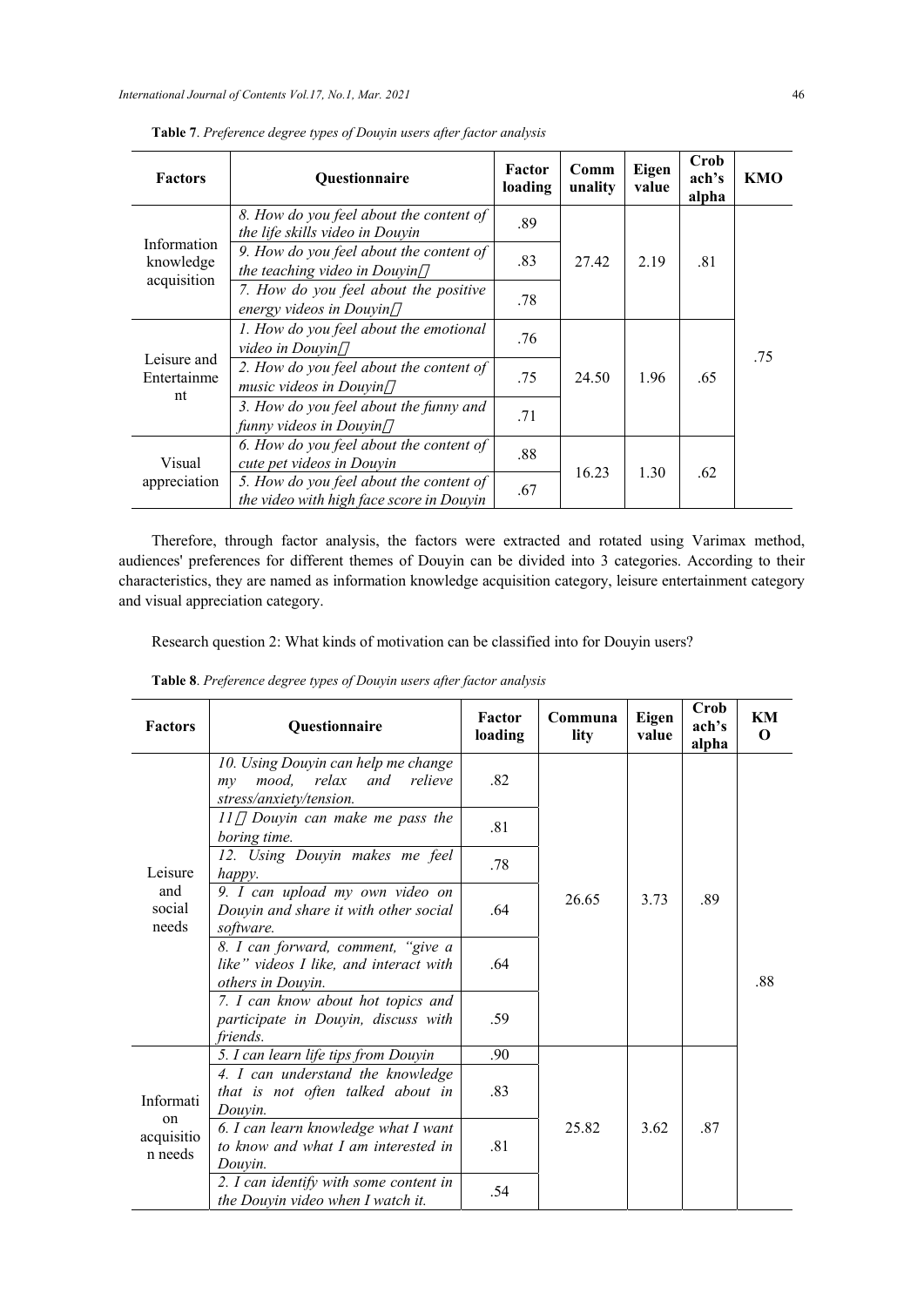|                 | 3. I can record my life in Douyin                                   | .52 |       |      |     |  |
|-----------------|---------------------------------------------------------------------|-----|-------|------|-----|--|
|                 | 14. I can sell my products on Douyin                                | .86 |       |      |     |  |
| <b>Business</b> | 13. I can buy goods on Douyin                                       | .83 |       | 2.34 |     |  |
| needs           | 15 I can use Douyin fans for<br>advertising, sponsorship and so on. | .80 | 16.71 |      | .80 |  |

Therefore, through factor analysis, the factors were extracted and rotated using Varimax method, Douyin users' motivations can be divided into 3 categories. According to their characteristics, they are named as leisure and social needs, information acquisition needs and business needs.

## 4.3 Correlation analysis

In order to study the hypothesis proposed in this study, the correlation analysis was carried out on Douyin users' preference degree, use motivation, use satisfaction and attention intention. The results are as follows:

| <b>Variational information</b>       |         | 2       | 3       | 4       | 5       | o       | 7       | 8 |
|--------------------------------------|---------|---------|---------|---------|---------|---------|---------|---|
| Information knowledge<br>acquisition |         |         |         |         |         |         |         |   |
| Leisure entertainment                | $.35**$ |         |         |         |         |         |         |   |
| Visual appreciation                  | $.28**$ | 29**    |         |         |         |         |         |   |
| Leisure and social needs             | $.34**$ | $.62**$ | $.35**$ |         |         |         |         |   |
| Information acquisition<br>needs     | $.42**$ | .49**   | $.23**$ | $.71**$ |         |         |         |   |
| Business needs                       | .05     | $25**$  | $23**$  | $.28**$ | $.27**$ |         |         |   |
| Use satisfaction                     | $.25**$ | $.51**$ | $.34**$ | $.72**$ | $.62**$ | $.38**$ |         |   |
| attention intention                  | $.29**$ | $.52**$ | $.19**$ | $.73**$ | $.57**$ | $.39**$ | $.70**$ |   |

#### **Table 9**. *Correlation analysis*

When Pearson correlation coefficient is between 0.2-0.4, there is a low correlation. There is a relatively high correlation between 0.4-0.7, a high correlation between 0.7-0.9, and an ultra-high correlation between 0.9 and 0.9. Therefore, except for information knowledge acquisition and business needs, there is basically no correlation. There is basically no correlation between visual appreciation and attention intention, except that there is a correlation between all the others.

# 4.4 Independent sample T-test

In order to explore the degree of preference of the same type, whether there are differences in use motivation, use satisfaction and attention intention, this study divided preferences: information and knowledge acquisition, leisure and entertainment, and visual appreciation into high and low groups, conducted independent sample T-test, and obtained the following results:

|                            | <b>High and low group</b>                                    | N   | M    | <b>SD</b> | <b>SS</b> | F    | <b>Sig</b> | Т       |
|----------------------------|--------------------------------------------------------------|-----|------|-----------|-----------|------|------------|---------|
| Leisure and                | Information and<br>knowledge acquisition<br>high group       | 88  | 4.07 | 1.19      | .95       | .00. | .00.       | $-4.52$ |
| social needs               | Information and<br>knowledge acquisition<br>low group        | 114 | 4.84 | 1.19      |           |      |            |         |
| Information<br>acquisition | Information and<br>knowledge acquisition<br>high class group | 88  | 3.81 | 1.04      | .28       | 1.16 | .00.       | $-5.86$ |
| needs                      | Information and<br>knowledge acquisition<br>low class group  | 114 | 4.75 | 1.18      |           |      |            |         |

**Table 10**. *Independent sample T test 1*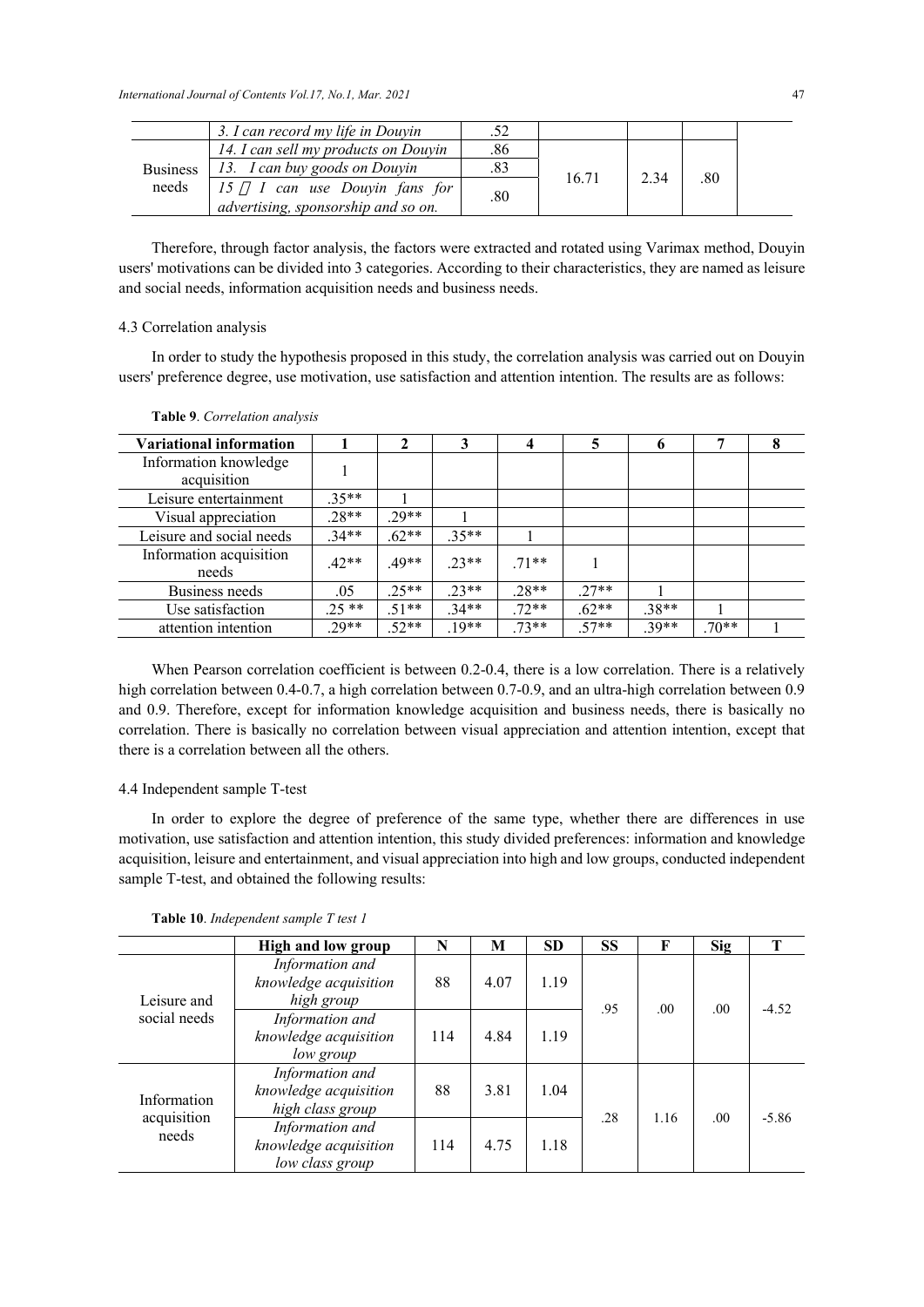*International Journal of Contents Vol.17, No.1, Mar. 2021* 48

| Business needs   | Information and<br>knowledge acquisition<br>high class group       | 88  | 2.89 | 1.23 | .11 | 2.58       | .89  | $-.14$  |
|------------------|--------------------------------------------------------------------|-----|------|------|-----|------------|------|---------|
|                  | Information and<br>knowledge acquisition<br>low class group        | 114 | 2.91 | 1.35 |     |            |      |         |
| Use satisfaction | Information and<br>88<br>knowledge acquisition<br>high class group |     | 3.75 | 1.12 |     |            | .00  | $-3.60$ |
|                  | Information and<br>knowledge acquisition<br>low class group        | 114 | 4.34 | 1.20 |     | .58<br>.31 |      |         |
| Attention        | Information and<br>knowledge acquisition<br>high class group       | 88  | 3.88 | 1.15 | .11 | 2.59       | .00. | $-3.44$ |
| intention        | Information and<br>knowledge acquisition<br>low class group        | 114 | 4.51 | 1.39 |     |            |      |         |

Preference degree: Information knowledge acquisition group can be divided into high information knowledge acquisition group and low information knowledge acquisition group according to the average.

Through independent sample t-test, as you can see, T value in addition to the use of business needs motivation, are greater than or equal to plus or minus 1.96, sig value in addition to the use of business needs motivation, are less than 0.05. Therefore, the groups with high and low preferences degree for information and knowledge acquisition have different influences on the use motivation, use satisfaction and attention intention of leisure and social contact needs, information acquisition needs.

Among the motivations of business needs, t value is more than - 1.96, sig value is 0.887, more than 0.05, so there is no difference in the motivations of business needs between the high group and the low group.

|                            | High and low group                        | N   | M                    | <b>SD</b> | <b>SS</b> | F    | <b>Sig</b> | T       |
|----------------------------|-------------------------------------------|-----|----------------------|-----------|-----------|------|------------|---------|
| Leisure and                | Leisure entertainment high<br>class group | 83  | 3.88                 | 1.25      | .045      | 4.07 | .00.       | $-6.29$ |
| social needs               | Leisure entertainment low<br>class group  | 119 | 4.94                 | 1.05      |           |      |            |         |
| Information<br>acquisition | Leisure entertainment high<br>class group | 83  | 3.79                 | 1.29      | .02       | 5.56 | .00.       | $-5.55$ |
| needs                      | Leisure entertainment low<br>class group  | 119 | 4.72                 | .99       |           |      |            |         |
|                            | Leisure entertainment high<br>class group | 83  | 2.63                 | 1.26      | .96       | .00. | .01        | $-2.51$ |
| Business needs             | Leisure entertainment low<br>class group  | 119 | 3.09                 | 1.30      |           |      |            |         |
|                            | Leisure entertainment high<br>class group | 83  | 3.59                 | 1.17      | .51       | .43  | .00.       | $-5.22$ |
| Use satisfaction           | Leisure entertainment low<br>class group  | 119 | $\overline{4}$<br>43 | 1.10      |           |      |            |         |
| Attention                  | Leisure entertainment high<br>class group | 83  | 3.69                 | 1.33      | .12       | 2.46 | .00.       | $-5.26$ |
| intention                  | Leisure entertainment low<br>class group  | 119 | 4.62                 | 1.18      |           |      |            |         |

**Table 11**. *Independent sample T test 2* 

Preference degree: leisure entertainment group according to the average can be divided into: high leisure entertainment group, low leisure entertainment group, by independent samples T test, it can be seen that the Leisure entertainment high group and low group have different influences on use motivation (leisure and social needs, information acquisition needs and business needs), use satisfaction, and attention intention.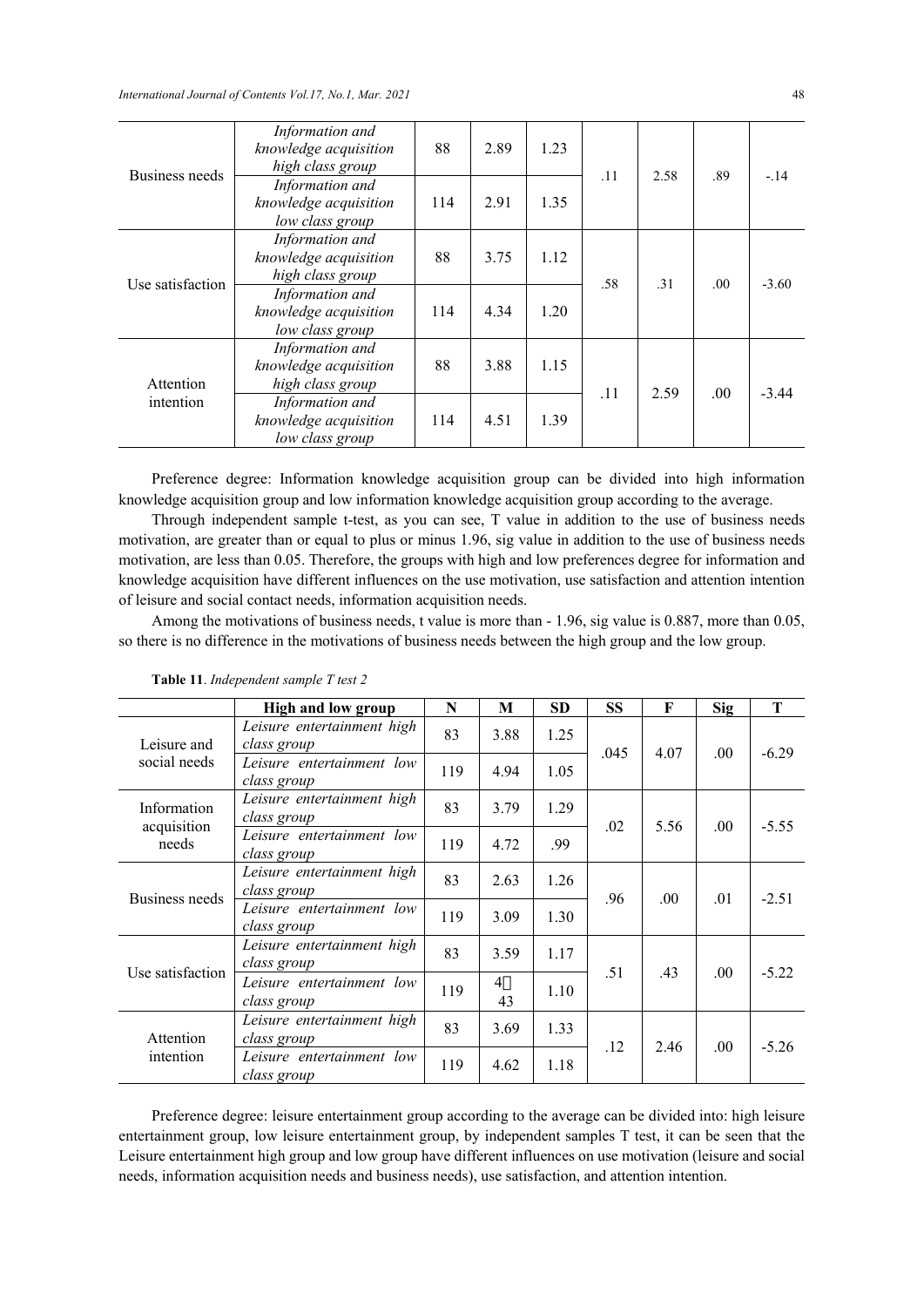|                            | <b>High and low group</b>                         | N   | M    | <b>SD</b> | <b>SS</b> | F    | <b>Sig</b> | T       |
|----------------------------|---------------------------------------------------|-----|------|-----------|-----------|------|------------|---------|
| Leisure and                | Visual appreciation high<br>class group           | 104 | 4.11 | 1.21      | .66       | .20  | .00.       | $-4.91$ |
| social needs               | Visual appreciation<br>low<br>class group         | 98  | 4.92 | 1.15      |           |      |            |         |
| Information<br>acquisition | high<br><i>Visual</i> appreciation<br>class group | 104 | 4.04 | 1.22      | .63       | .23  | .00.       | $-3.76$ |
| needs                      | low<br>Visual appreciation<br>class group         | 98  | 4.66 | 1.12      |           |      |            |         |
| Business needs             | high<br><i>Visual appreciation</i><br>class group | 104 | 2.69 | 1.21      | .35       | .87  | .01        | $-2.42$ |
|                            | low<br>Visual appreciation<br>class group         | 98  | 3.13 | 1.35      |           |      |            |         |
| Use satisfaction           | high<br>Visual appreciation<br>class group        | 104 | 3.76 | 1.17      | .99       | .00. |            | $-4.14$ |
|                            | low<br>appreciation<br>Visual<br>class group      | 98  | 4.43 | 1.14      |           |      | .00.       |         |
| Attention                  | high<br>Visual appreciation<br>class group        | 104 | 3.99 | 1.26      | .79       | .07  | .01        | $-.82$  |
| intention                  | low<br>Visual appreciation<br>class group         | 98  | 4.50 | 1.34      |           |      |            |         |

**Table 12***. Independent sample T test 3*

Preference degree: visual appreciation class group according to the average can be divided into: high visual appreciation class group and low visual appreciation class group, through independent sample t-test, as you can see, the visual appreciation high group and low group have different influences on use motivation (leisure and social needs, Information acquisition needs, business needs), use satisfaction, and attention intention.

#### 4.5 Hypothesis Verification

Regression analysis was used to conduct hypothesis testing, and the results were as follows:

Hypothesis 1: Douyin users' video content preference degree has a positive impact on users' use motivation.

|                                         |                          | <b>Use motivation</b> |      |      |     |                                         |      |      |      |                       |      |      |  |
|-----------------------------------------|--------------------------|-----------------------|------|------|-----|-----------------------------------------|------|------|------|-----------------------|------|------|--|
| <b>Factors</b>                          | Leisure and social needs |                       |      |      |     | <b>Information acquisition</b><br>needs |      |      |      | <b>Business needs</b> |      |      |  |
|                                         | B                        |                       | VIF  | P    | B   | t                                       | VIF  | p    | B    |                       | VIF  | p    |  |
| Information<br>knowledge<br>acquisition | .11                      | 1.9                   | 1.19 | .06  | .27 | 4.26                                    | 1.19 | .00. | 0.08 | 1.05                  | 1.19 | .29  |  |
| Leisure<br>entertainment                | .53                      | 8.93                  | 1.19 | .00. | .38 | 5.88                                    | 1.19 | .00  | .23  | 3.06                  | 1.19 | .00. |  |
| Visual appreciation                     | .17                      | 2.86                  | 1.14 | .01  | .05 | .74                                     | 1.14 | .46  | .19  | 2.59                  | 1.14 | .01  |  |
| $R^2$                                   | .42<br>.31<br>.10        |                       |      |      |     |                                         |      |      |      |                       |      |      |  |

**Table13**. *regression analysis 1*

T is greater than  $\pm 1.96$ , both are established, significance P is less than 0.05, preference degree of information knowledge acquisition class and leisure entertainment class is valid, tolerance is more than 0.1, VIF is less than 10, beta is positive, so the preference degree of information knowledge acquisition and leisure entertainment has a positive influence on the leisure and social needs of motivation. T is greater than  $\pm 1.96$ , the preference degree of information knowledge acquisition and leisure entertainment is established, significance P is less than 0.05, preference degree of information knowledge acquisition and leisure entertainment is established, tolerance is more than 0.1, VIF is less than 10, beta is positive, so the preference degree of information knowledge acquisition and leisure entertainment has a positive influence on the information acquisition needs of motivation. T is greater than  $\pm 1.96$ , preference degree of leisure entertainment and visual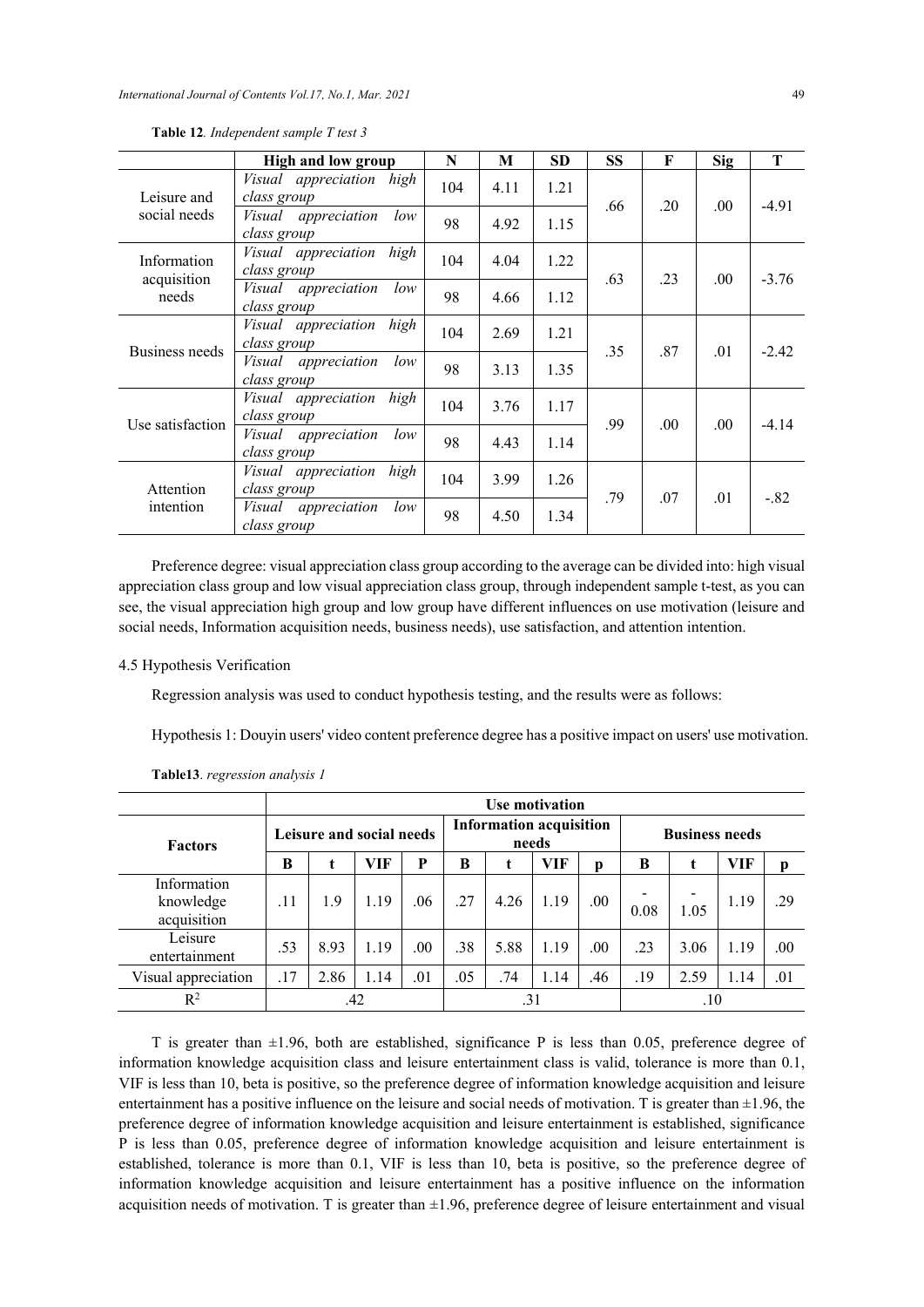appreciation is established, significance P is less than 0.05, preference degree of leisure entertainment is established, tolerance is more than 0.1, VIF is less than 10, beta is positive, so the degree of preference for leisure and entertainment has a positive impact on the business needs of motivation.

Hypothesis 2: Douyin users' preference degree of video content has a positive impact on users' satisfaction degree.

|                       | <b>Use satisfaction</b> |      |      |     |  |  |  |  |
|-----------------------|-------------------------|------|------|-----|--|--|--|--|
| <b>Factors</b>        |                         |      | VIF  |     |  |  |  |  |
| Information knowledge | .04                     | .63  | 1.19 | .53 |  |  |  |  |
| acquisition           |                         |      |      |     |  |  |  |  |
| Leisure entertainment | .44                     | 6.75 | 1.19 | .00 |  |  |  |  |
| Visual appreciation   | .21                     | 3.25 | 1.14 | .00 |  |  |  |  |
| $\mathbb{R}^2$        | .30                     |      |      |     |  |  |  |  |

#### **Table 14**. *regression analysis 2*

T is greater than  $\pm 1.96$ , the preference degree of information knowledge acquisition class, leisure entertainment class and visual appreciation class is established, significance P is less than 0.05, leisure entertainment class and visual appreciation class are established, tolerance is more than 0.1, VIF is less than 10, beta is positive, so therefore, the degree of preference for Leisure entertainment and visual appreciation has a positive influence on use satisfaction.

Hypothesis 3: Douyin users' video content preference degree has a positive impact on users' attention intention.

|                                      | <b>Attention intention</b> |      |      |     |  |  |  |  |
|--------------------------------------|----------------------------|------|------|-----|--|--|--|--|
| <b>Factors</b>                       | ĸ                          |      | VIF  |     |  |  |  |  |
| Information knowledge<br>acquisition | .12                        | 1.81 | 1.19 | .07 |  |  |  |  |
| Leisure entertainment                | .47                        | 7.19 | 1.19 | .00 |  |  |  |  |
| Visual appreciation                  | .02                        |      | 1.14 |     |  |  |  |  |
| R2                                   |                            |      |      |     |  |  |  |  |

**Table 15**. *regression analysis 3* 

T is greater than  $\pm 1.96$ , significance P is less than 0.05, preference for leisure and entertainment is established, tolerance is more than 0.1, VIF is less than 10, beta is positive, so leisure entertainment have a positive effect on attention intention.

Hypothesis 4: Douyin users' motivation has a positive impact on users' satisfaction.

|                               | Use satisfaction |                  |      |     |  |  |  |  |
|-------------------------------|------------------|------------------|------|-----|--|--|--|--|
| <b>Factors</b>                |                  |                  | VIF  |     |  |  |  |  |
| Leisure and social needs      | .53              | 7.9 <sub>1</sub> | 2.07 | .00 |  |  |  |  |
| Information acquisition needs | .19              | 2.91             | 2.05 | .00 |  |  |  |  |
| Business needs                | . 18             | 3.62             | .10  | .00 |  |  |  |  |
|                               |                  |                  |      |     |  |  |  |  |

**Table 16***. regression analysis 4* 

T is greater than  $\pm 1.96$ , the use motivation of leisure and social demand, information acquisition demand and business demand is established, significance P is less than 0.05, the use motivation of leisure and social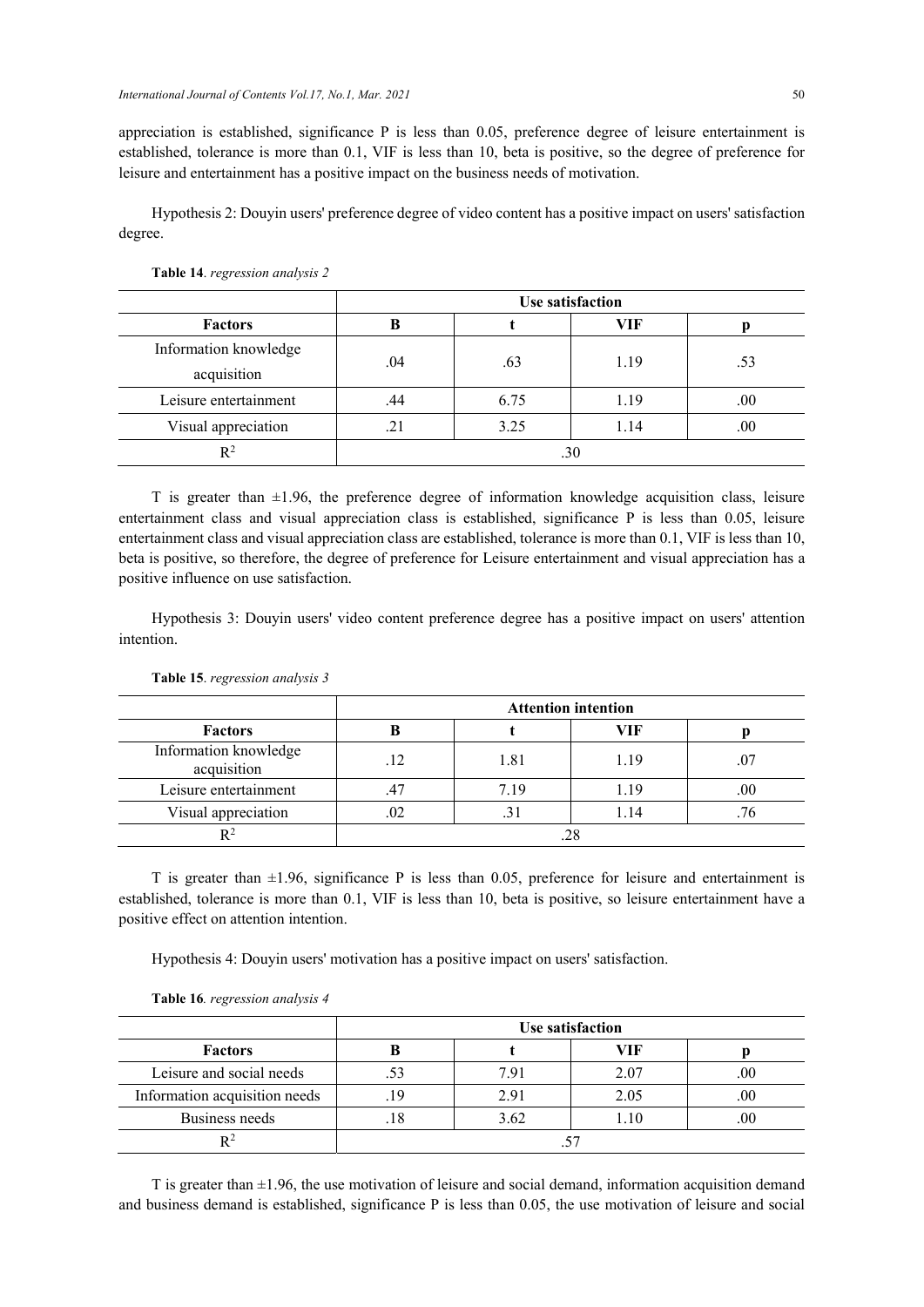demand, information acquisition demand and business demand are established, tolerance is more than 0.1, VIF is less than 10, beta is positive, therefore, the use motivation of leisure and social needs, information acquisition needs and business needs has a positive impact on use satisfaction.

Hypothesis 5: The motivation of Douyin users has a positive impact on the user's attention intention.

|                               | <b>Attention intention</b> |  |     |     |  |  |  |  |
|-------------------------------|----------------------------|--|-----|-----|--|--|--|--|
| <b>Factors</b>                |                            |  |     |     |  |  |  |  |
| Leisure and social needs      |                            |  |     | .00 |  |  |  |  |
| Information acquisition needs |                            |  | .05 |     |  |  |  |  |
| Business needs                | <b>C</b>                   |  |     |     |  |  |  |  |
|                               |                            |  |     |     |  |  |  |  |

**Table 17**. *regression analysis 5* 

T is greater than  $\pm 1.96$ , the use motivation of leisure and social needs and business needs is established, significance P is less than 0.05, the use motivation of leisure and social needs and business needs is established, tolerance is more than 0.1, VIF is less than 10, beta is positive, therefore, the use motivation of leisure and social needs and business needs has a positive impact on attention intention.

Hypothesis 6: Satisfaction of Douyin users has a positive impact on users' attention intention.

**Table 18**. *regression analysis 6* 

|                  | <b>Attention intention</b> |                   |     |  |  |  |  |  |
|------------------|----------------------------|-------------------|-----|--|--|--|--|--|
| <b>Factors</b>   |                            |                   | 'TF |  |  |  |  |  |
| Use satisfaction | U                          | .00.<br>70<br>.00 |     |  |  |  |  |  |
|                  | .49.                       |                   |     |  |  |  |  |  |

T is greater than  $\pm 1.96$ , use satisfaction is valid, significance P is less than 0.05, tolerance is more than 0.1, VIF is less than 10, beta is positive. Therefore, use satisfaction has a positive effect on attention intention

# **5. Discussion and Conclusions**

Firstly, through factor analysis, correlation analysis, independent sample T test and regression analysis, the research issues of this study were completed. The research divided audiences' preferences for different themes of Douyin into three categories: Information knowledge acquisition, Leisure entertainment, and visual appreciation. The motivation of Douyin users was divided into three categories: leisure and social needs, information acquisition needs and business needs.

Secondly, after classifying information and knowledge acquisition, leisure entertainment, and visual appreciation into high and low class groups, it is found that the high and low groups of information knowledge acquisition have different influences on leisure and social needs, information acquisition needs, use satisfaction, and attention intention. No differential effect on business needs. High and low leisure entertainment groups have different influences on leisure and social needs, information acquisition, business needs, use satisfaction, and attention intention. The visual appreciation high and low group has different influences on leisure and social needs, information acquisition needs, business needs, use satisfaction, and attention intention.

Finally, all the six hypotheses are valid. 1: Douyin users' video content preference degree has a positive impact on users' use motivation. Information and knowledge acquisition and leisure entertainment have a positive impact on leisure and social needs and information acquisition needs. Leisure entertainment has a positive impact on business needs. 2. Douyin users' preference degree of video content has a positive impact on users' satisfaction degree. In addition, information knowledge acquisition and leisure entertainment have a positive impact on leisure social needs and information acquisition needs. 3. Douyin users' video content preference degree has a positive impact on users' attention intention, and leisure entertainment has a positive impact on users' attention intention. 4. Douyin users' motivation has a positive impact on users' satisfaction, and leisure social needs, information acquisition needs and business needs have a positive impact on use satisfaction. 5. The motivation of Douyin users has a positive impact on the user's attention intention, and leisure social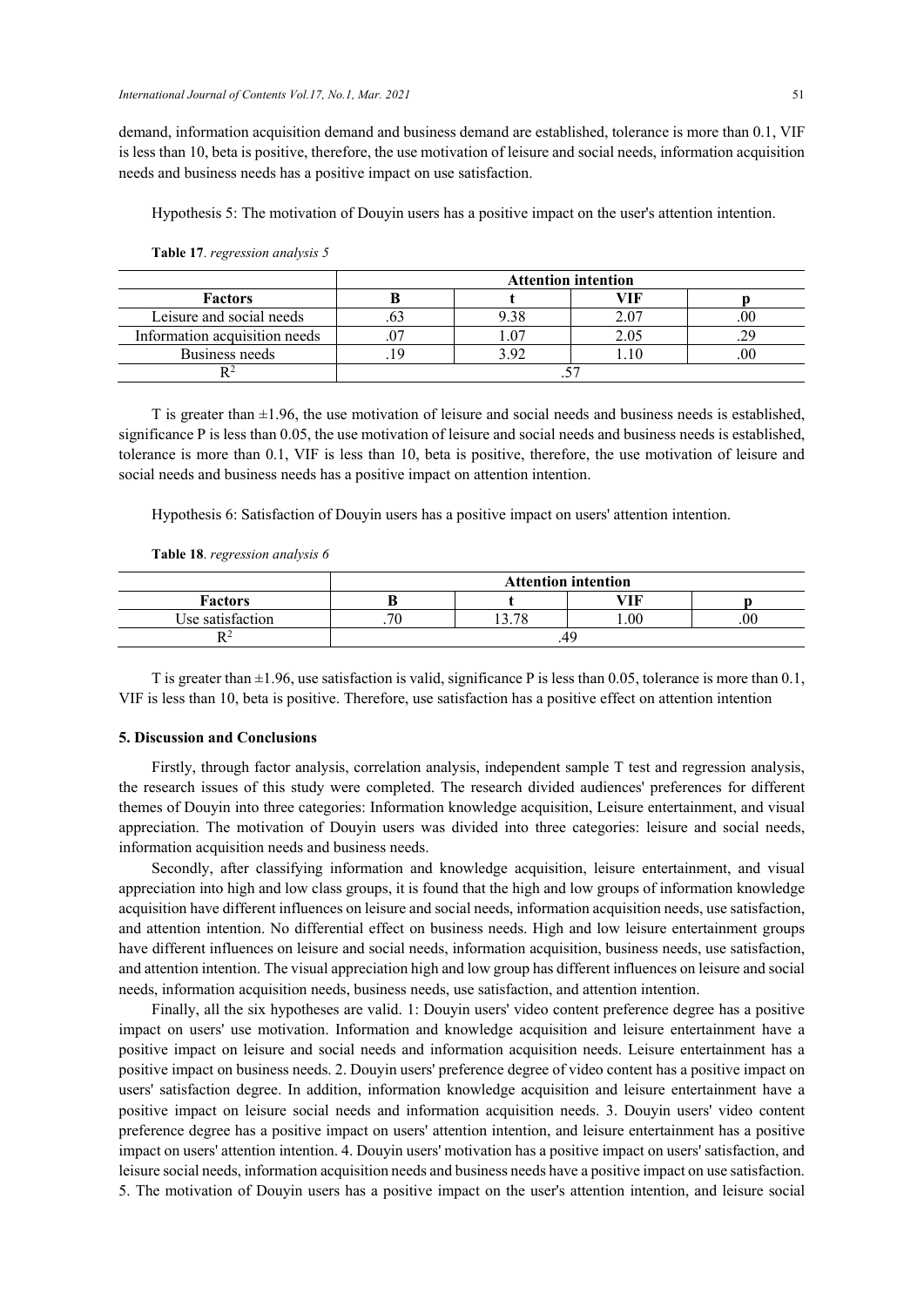needs and business needs have a positive impact on attention intention. 6. Satisfaction of Douyin users has a positive impact on users' attention intention.

To sum up, Douyin's user preference has a positive impact on use motivation, use satisfaction and attention intention. Therefore, Douyin company needs to push video content according to users' preference in management. This study finds that when users see videos of information knowledge acquisition and leisure entertainment, they will be motivated to use them for leisure social contact and information acquisition, and when they watch videos of leisure and entertainment, they will also be motivated to use them for business. Video content of leisure entertainment and visual appreciation will improve users' satisfaction with Douyin. The video content of leisure and entertainment is more likely to attract the attention of users "give a like". When users' leisure and social needs and business needs are met, users will also pay attention to them.

When users' leisure and social needs, information acquisition needs and business needs are met, the satisfaction degree of Douyin will be improved. Therefore, attention should be paid to the quality of Douyin's video content. In terms of business needs, Douyin currently has the wallet function, which is divided in detail into live streaming income, creative income and red envelope income, etc. Bank Cards can be bound, and minor refund and other services are set very humanized. And from Douyin app interface is not hard to find, Douyin as China is now developing the best short video enterprise, is also very pay attention to the use of user satisfaction, in the feedback and help the screen, there is a very comprehensive self-service, problem solving, and using the strategy, the user can find a solution for your problem, is worth learning other platforms.

Deficiencies and improvement directions of this study: This study also needs to consider the negative effects of Douyin on the audience, including excessive reliance on media and the decline of social skills in real life. The entertainment to death; Internet violence and other aspects to discuss, in the questionnaire setting, only one question was involved in the use frequency of Douyin, which was not enough for analysis. Therefore, it should be studied in this direction in future studies.

**Conflicts of Interest:** The authors declare no conflict of interest. The funders had no role in the design of the study; in the collection, analyses, or interpretation of data; in the writing of the manuscript, or in the decision to publish the results.

# **References**

- [1] Y. ShI and J.H. Chung, "A Study on Video Content Application Based on Mobile Device Platform in China," Journal of Digital Convergence, vol. 17, no. 10, pp. 433-438, 2019, doi: org/10.14400/JDC.2019.17.10.433.
- [2] Y.N. Ma and G.Y. Wang, "Research on Mobile Short Video from the Perspective of Using and Satisfying Theory-Taking Douyin App as an Example," Public Communication of Science and Technology, vol. 10, no. 13, pp. 110- 111, 2018, doi: 10.16607/j.cnki.1674-6708.2018.13.056.
- [3] Q. Huang and Y.P. Lin, "Analysis of the rise of short video traffic—taking Douyin as an example," Journal of Radioand TV, vol. 11, pp. 171-172, 2019, doi: 10.19395/j.cnki.1674-246x.2019.11.090.
- [4] J. Z. Chen, "The propagation mode and characteristics of short video APP-taking Douyin APP as an example," journal news research, vol. 11, no. 5, pp. 80-81, 2020, doi: CNKI:SUN:XWDK.0.2020-05-040.
- [5] Y.Y. Huang, "Analysis of the dissemination and development strategy of short video apps-Taking Douyin as an example," ShangXun, vol. 6, pp.24-26, 2020. doi: CNKI:SUN:SYJW.0.2020-06-011.
- [6] Y. LIU, "A Study on the Factors Affecting Continuous Usage Intention of Short Video Appsster: Focus on Chinese TIK TOK (DOU YIN) APP," Sungkyunkwan University, 2019.
- [7] Use and Satisfaction Theory, https://en. wikipedia. org/ wiki / Uses and gratifications theory.
- [8] T.E. Ruggiero, "Uses and gratifications theory in the 21st century," Mass communication and society, vol. 3, no. 1, pp.3-37, 2000, doi: https:// doi.org/ 10.1207/ S15327825 MCS 0301\_02.
- [9] E. Katz, "Mass Communications Research and the Study of Popular Culture: An Editorial Note on a Possible Future for This Journal, Studies in Public Communication," Departmental Papers (ASC), p. 21-26, 1959, doi: http:// dx. doi. org/ 10.5539/mas. v6n5p48.
- [10] W. M. Lim and D. H. Ting, "E-shopping: An analysis of the uses and gratifications theory," Modern Applied Science, vol. 6, no. 5, pp. 48-63, 2012, doi: http://dx.doi.org/10.5539/mas.v6n5p48.
- [11] N. K. Kim," A Study on Word-of-Mouth Intention of the User of Culture and Arts Organizations 'SNS: Focused on Uses and Gratifications Theory," Sungkyunkwan University, 2014.
- [12] Z .Q. Zhong, "Using and satisfying the perspective of short video platform audience use psychological explorationtake the Douyin APP as an example," Journal of News Research, vol. 11, no. 2, pp. 70-71, 2020 ,doi: CNKI:SUN:XWDK.0.2020-02-040.